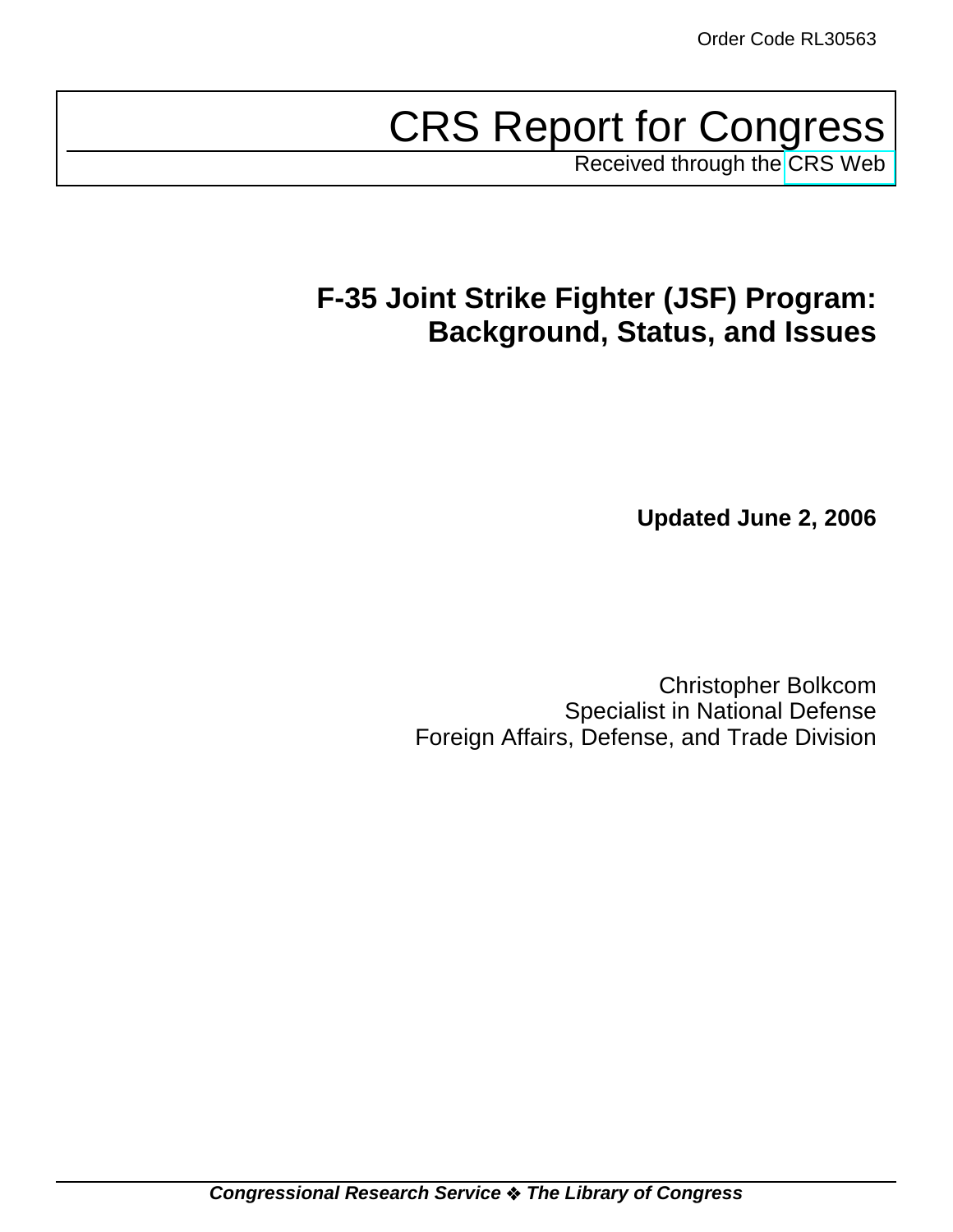### F-35 Joint Strike Fighter (JSF) Program: Background, Status, and Issues

#### **Summary**

The Defense Department's F-35 Joint Strike Fighter (JSF) is one of three aircraft programs at the center of current debate over tactical aviation, the others being the Air Force F-22A fighter and the Navy F/A-18E/F fighter/attack plane. In November 1996, the Defense Department selected two major aerospace companies, Boeing and Lockheed Martin, to demonstrate competing designs for the JSF, a jointservice and multi-role fighter/attack plane. On October 26, 2001, the Lockheed Martin team was selected to develop further and to produce a family of conventional take-off and landing (CTOL), carrier-capable (CV), and short take-off vertical landing (STOVL) aircraft for the U.S. Air Force, Navy, and Marine Corps and the U.K. Royal Navy as well as other allied services. Originally designated the Joint Advanced Strike Technology (JAST) program, the JSF program is a major issue in Congress because of concerns about its cost and budgetary impact, effects on the defense industrial base, and implications for U.S. national security in the early 21st century.

The JAST/JSF program evolved in response to the high cost of tactical aviation, the need to deploy fewer types of aircraft to reduce acquisition and operating costs, and current projections of future threat scenarios and enemy capabilities. The program's rationale and primary emphasis is joint-service development of a nextgeneration multi-role aircraft that can be produced in affordable variants to meet different operational requirements. Developing an affordable tri-service family of CTOL and STOVL aircraft with different combat missions poses major technological challenges. Moreover, if the JSF is to have joint-service support, the program must yield affordable aircraft that can meet such divergent needs as those of the U.S. Air Force for a successor to its low-cost F-16 and A-10 fighter/attack planes, those of the U.S. Marine Corps and the U.K. Royal Navy for a successor to their Harrier STOVL aircraft, and the U.S. Navy's need for a successor and a complement to its F/A-18E/F fighter/attack planes.

This report discusses the background, status, and current issues of the JSF program. Continuing developments and related congressional actions will be reported in CRS Issue Brief IB92115, *Tactical Aircraft Modernization: Issues for Congress*, which also discusses the Air Force F-22A, the Navy F/A-18EF, and the Marine Corps V-22. These aircraft and the Air Force's B-2 strategic bomber and C-17 cargo/transport plane are the most expensive U.S. military aircraft programs. (See CRS Report RL31544, *Long-Range Bombers: Background and Issues for Congress*, and CRS Report RL30685, *Military Airlift: C-17 Aircraft Program*.) The JSF program is also addressed in CRS Report RL33390, *Proposed Termination of Joint Strike Fighter (JSF) F136 Alternate Engine*; CRS Report RS21488, *Navy-Marine Corps Tactical Air Integration Plan: Background and Issues for Congress*; and CRS Report RL31360, *Joint Strike Fighter (JSF): Potential National Security Questions Pertaining to a Single Production Line.*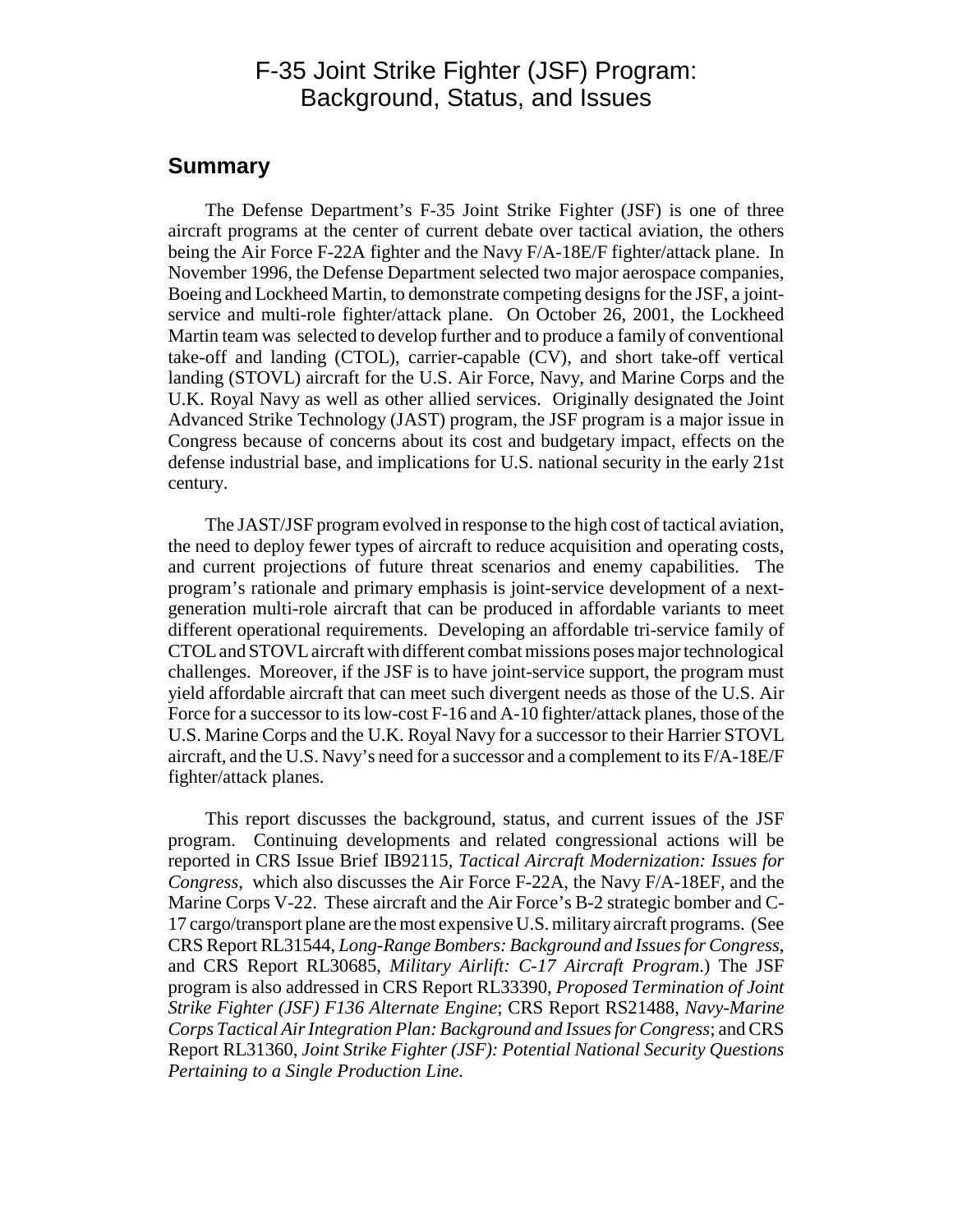## **Contents**

| Appendix A: JSF Operational/Performance and Cost Requirements 24 |
|------------------------------------------------------------------|
|                                                                  |

# **List of Figures**

# **List of Tables**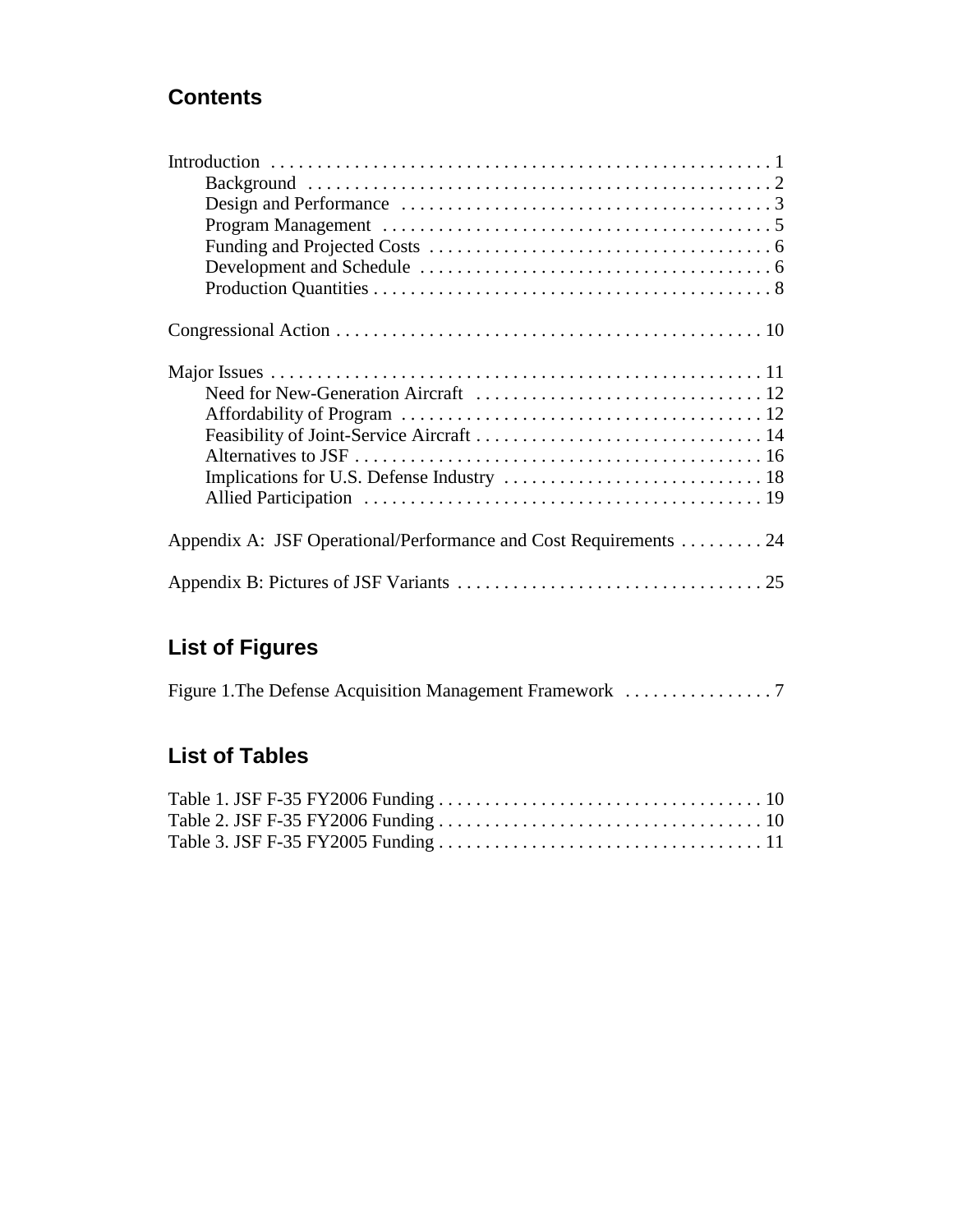# F-35 Joint Strike Fighter (JSF) Program: Background, Status, and Issues

### **Introduction**

The Joint Strike Fighter (JSF) program is expected to develop and build a family of new-generation tactical aircraft for the Air Force, the Marine Corps, the Navy, and Britain's Royal Navy. As now projected, the JSF is the Defense Department's largest acquisition program in terms of cost and number of aircraft to be produced. Current DOD plans call for production of 2,458 aircraft in three versions.<sup>1</sup> Additional aircraft may be bought by Australia, Belgium, Canada, Denmark, Israel, the Netherlands, Norway, Singapore and other allied governments.

The U.S. Marine Corps and the United Kingdom's Royal Navy plan to procure a short take-off vertical landing (STOVL) version of the plane to replace their current fleets of Harrier vertical/short take-off and landing (VSTOL) attack planes.<sup>2</sup> The U.S. Navy plans to procure a carrier-capable CTOL version — termed a CV — to replace older carrier-based aircraft. The Marine Corps may also purchase some number of CV variants to replace their F/A-18 *Hornet* aircraft.<sup>3</sup> The Department of the Navy is still assessing how many of its 680 JSF's will be CTOL variants, and how many will be STOVL. The United Kingdom may purchase up to150 JSFs for its Navy and Air Force.

The Air Force's program of record is to purchase 1,763 conventional takeoff and landing (CTOL) versions of the F-35 to replace its current force of F-16s and A-10s. In February 2003, Air Force officials announced that they would also purchase some number of the STOVL JSF to improve future close air support (CAS) capabilities.<sup>4</sup> Although the exact number to be procured have not been confirmed, Air Force

<sup>&</sup>lt;sup>1</sup> Fourteen of these aircraft will be purchased with RDT&E funds and will be used for developmental testing.

<sup>&</sup>lt;sup>2</sup> The U.S. Marine Corps and the U.K. Royal Navy and Royal Air Force operate versions of the AV-8A/B Harrier aircraft flown by these services since the early 1970s. CRS Report 81-180F, *The British Harrier V/STOL Aircraft: Analysis of Operational Experience and Relevance to U.S. Tactical Aviation,* (out of print; available from the author at 7-2577).

<sup>&</sup>lt;sup>3</sup> Adam Hebert, "STOVL JSF to Replace AV-8Bs, But CV Model May Replace Marine F/A-18s," *Inside the Navy,* Aug. 5, 2002, p.1.

<sup>4</sup> Lorenzo Cortes, "Air Force to Study Acquisition of F-35-B STOVL JSF," *Defense Daily*. Feb. 13, 2004; Gail Kaufman, "U.S. Air Force Wants STOVL JSFs," *Defense News,* Feb. 12, 2004; and Christopher Castelli, "Overall Impact of Air Force Interest in F-35 STOVL Variant is Unclear," *Inside the Navy,* Mar. 1, 2004.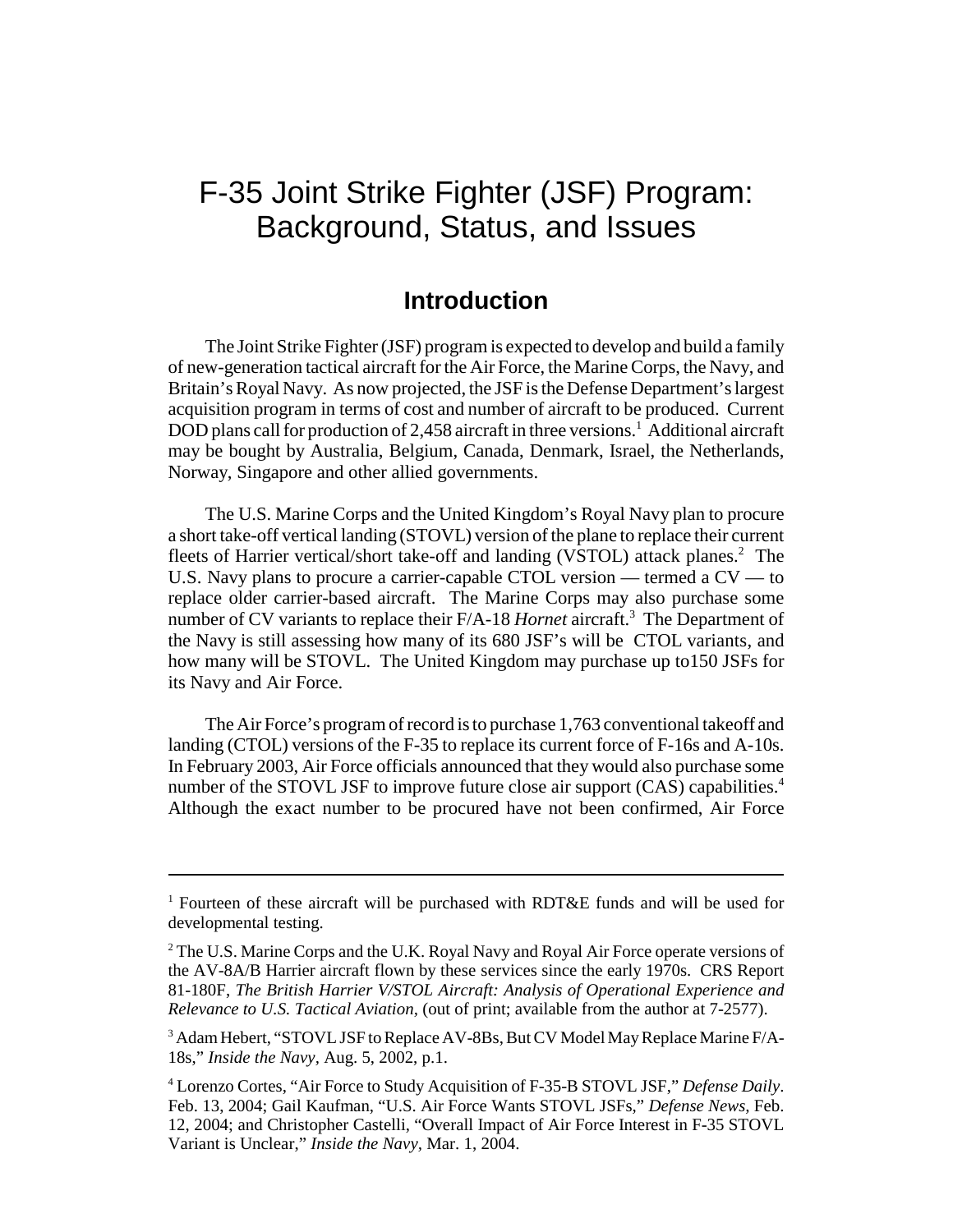leaders have said Air Force STOVL variants would number "in the hundreds."<sup>5</sup> In December 2004 Air Force leaders confirmed long-running speculation that it would reduce its total purchase of JSF's. Some observers believe it will be by as much as one-third of the 1,763 figure.<sup>6</sup>

#### **Background**

The JSF program emerged in late 1995 from the Joint Advanced Strike Technology (JAST) program, which began in late 1993 as a result of the Administration's Bottom-Up Review (BUR) of U.S. defense policy and programs. Having affirmed plans to abandon development of both the A-12/AFX aircraft that was to replace the Navy's A-6 attack planes and the multi-role fighter (MRF) that the Air Force had considered to replace its F-16s, the BUR envisaged the JAST program as a replacement for both these programs. In 1994, the JAST program was criticized by some observers for being a technology-development program rather than a focused effort to develop and procure new aircraft. In 1995, in response to congressional direction, a program led by the Defense Advanced Research Projects Agency (DARPA) to develop an advanced short takeoff and vertical landing (ASTOVL) aircraft was incorporated into the JAST program, which opened the way for Marine Corps and British Navy participation.<sup>7</sup> The name of the program was then changed to JSF to focus on joint development and production of a next-generation fighter/attack plane.

During the JAST/JSF program's 1994-1996 concept development phase, three different aircraft designs were proposed by Boeing, Lockheed Martin, and McDonnell Douglas (the latter teamed with Northrop Grumman and British Aerospace) in a competitive program expected to shape the future of U.S. tactical aviation and the U.S. defense industrial base.<sup>8</sup> On November 16, 1996, the Defense Department announced that Boeing and Lockheed Martin had been chosen to compete in the 1997-2001 concept demonstration phase, in which each contractor would build and flight-test two aircraft (one CTOL and one STOVL) to demonstrate their concepts for three JSF variants to meet the different operational requirements of the various services. The CTOL aircraft demonstrated concepts for an Air Force land-based (CTOL) variant and a Navy carrier-based (CV) variant, with the STOVL aircraft demonsted concepts for a variant to be operated by the U.S. Marine Corps and the U.K. Royal Navy. On October 26, 2001, DOD selected a team of contractors led by Lockheed Martin to develop and produce the JSF. The three variants —

<sup>&</sup>lt;sup>5</sup> Elizabeth Rees, "Jumper: USAF Will Buy 'Hundreds' of STOVL Joint Strike Fighters," *Inside the Air Force.* September 17, 2004.

<sup>&</sup>lt;sup>6</sup> Marc Selinger. "Jumper Confirms Air Force Plans to Cut Joint Strike Fighter Purchase." *Aerospace Daily & Defense Report.* December 15, 2004.

<sup>&</sup>lt;sup>7</sup> Since the early 1990s DARPA had funded various STOVL projects expected to develop aircraft to replace both U.S. Marine Corps AV-8B Harriers and the U.K. Royal Navy's Sea Harriers. The merger of these research-development efforts with the JAST program in early 1995 cleared the way for U.S.-U.K. collaboration in JSF development.

<sup>8</sup> John Tirpak, "Strike Fighter," *Air Force Magazine,* Oct. 1996: 22-28; Philip Hough, "An Aircraft for the 21<sup>st</sup> Century," *Sea Power*, Nov. 1996: 33-34.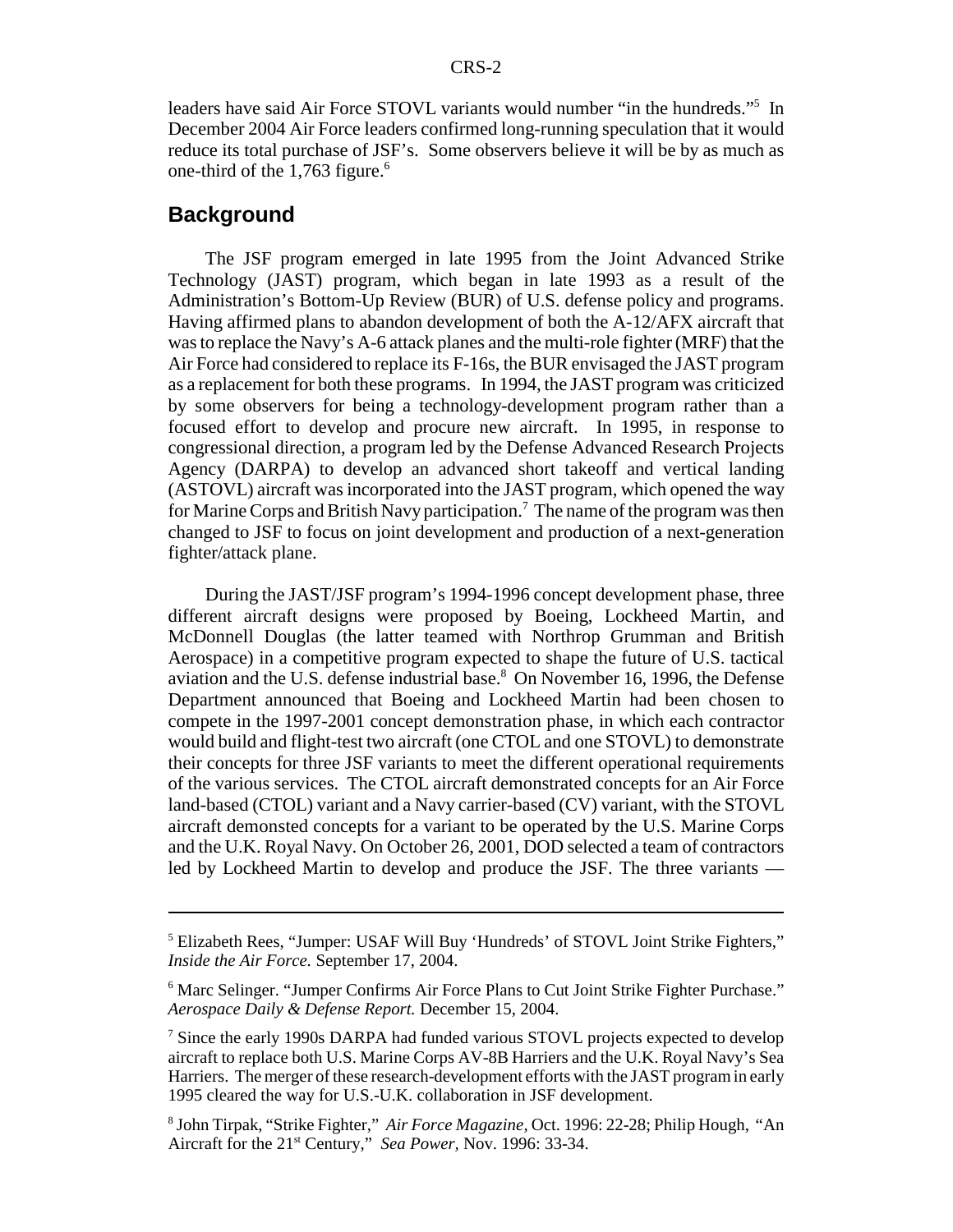CTOL, CV and STOVL aircraft — are to have maximum commonality in airframe, engine, and avionics components to reduce production and operation and support costs.

Mainly because of their projected costs, three tactical aircraft programs are currently subjects of debate over the types and numbers of aircraft that U.S. armed forces may need in the future — the emergent JSF program, the Air Force F-22A program, and the Navy's F/A-18E/F program. Congressional decisions on these programs will have important implications for defense funding requirements, U.S. military capabilities, and the U.S. aerospace industry.

#### **Design and Performance**

Contrary to some misconceptions that the Joint Strike Fighter would be one aircraft used by several services for different missions, the program envisions the development and production of three highly common variants: a land-based CTOL version for the Air Force, a carrier-based CTOL version (CV) for the Navy, and a STOVL version for the Marines and the Royal Navy. The JSF program is a family of aircraft, which uses a mix of components, systems, and technologies with commonality projected at 70 to 90 percent in terms of production cost. Many of the high-cost components are common, including engines, avionics, and major structural components of the airframe. Former Secretary of Defense William Cohen stated that the JSF's joint approach "avoids the three parallel development programs for serviceunique aircraft that would have otherwise been necessary, saving at least \$15 billion."9

The winning Lockheed Martin design closely resembles the F-22A *Raptor*. However, the Lockheed STOVL concept which employs a shaft-driven lift fan connected to the main engine with extra thrust provided by vectoring nozzles, is a new approach. The Boeing aircraft appeared in some ways more innovative than the Lockheed design, featuring a solid wing (with considerable space for internal-fuel) and a single direct-lift engine with nozzles for vectored thrust in STOVL operations (similar to the AV-8 Harrier's Pegasus engine). The design proposed by the McDonnell Douglas, Northrop Grumman, and British Aerospace team was an almost tailless aircraft, powered by separate lift and lift/cruise engines. The use of separate engines was reportedly a factor in the rejection of this design.<sup>10</sup>

The JSF will be powered by the Pratt & Whitney F135 engine, which was derived from the F-22A's Pratt & Whitney F119 power plant. At congressional direction, DOD established an alternative engine, the GE F136, to compete with the F135 for JSF production and operations and support (O&S) contracts. The engines of both designs will include components made by Allison (now owned by Rolls-

<sup>&</sup>lt;sup>9</sup> Letter from Secretary of Defense William S. Cohen to Rep. Jerry Lewis, June 22, 2000. Transcript made available by *Inside the Airforce*, June 23, 2000

<sup>&</sup>lt;sup>10</sup> Bill Sweetman, "Decision Day Looms for Joint Strike Fighter," *Jane's International Defence Review,* Sept. 1996: 36-39, 42-43; Bryan Bender and Tom Breen, "Boeing, Lockheed Martin Win JSF Demonstrator Contracts," *Defense Daily,* Nov. 18, 1996: JSF special report.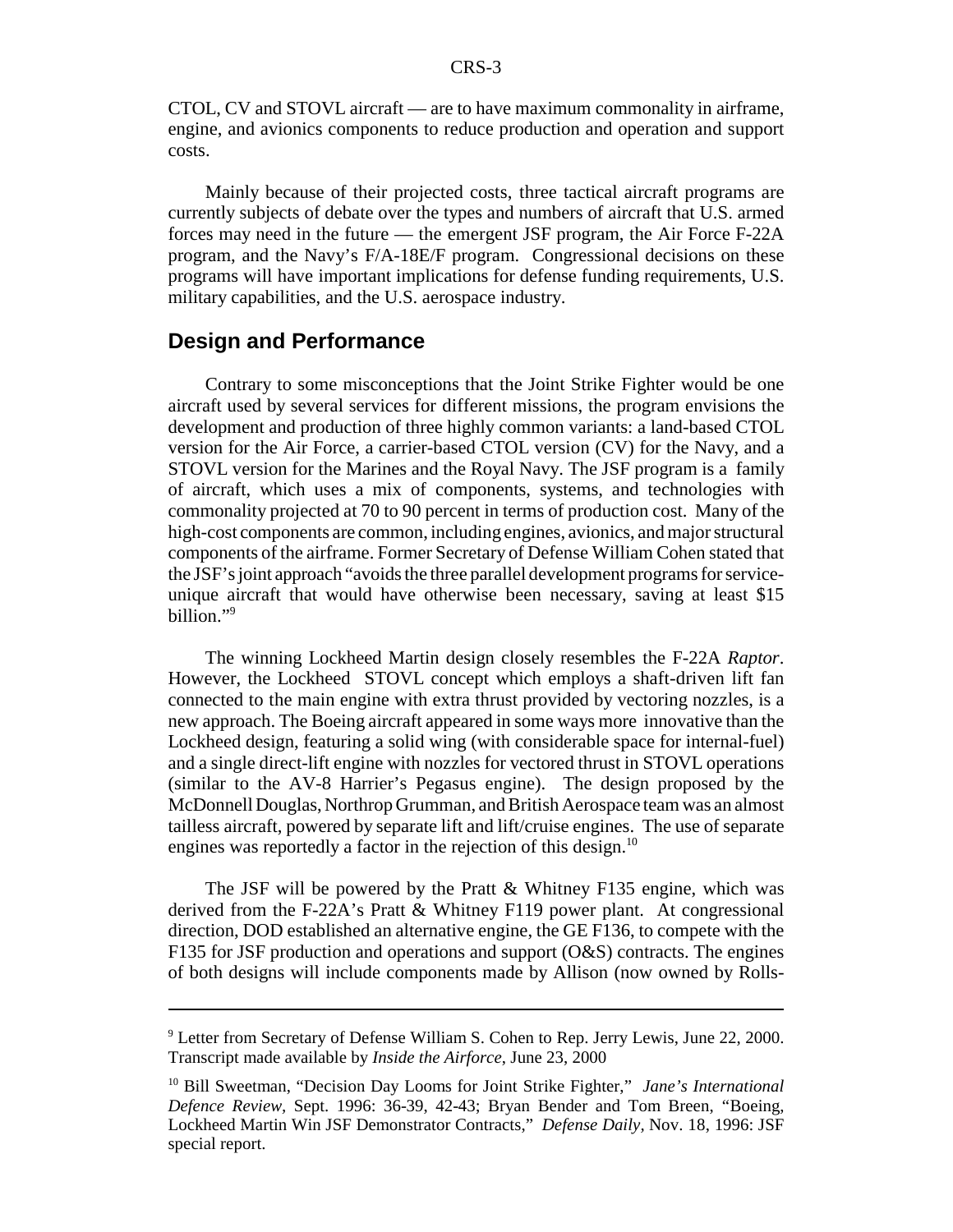Royce), which developed and produced the Pegasus engines powering Harrier STOVL aircraft since the 1960s. The net cost-benefit of an alternate engine for the JSF program has periodically been debated, and DOD has attempted to eliminate funding for the F136. The most recent debate emerged with the FY2007 budget request, which proposed canceling the  $F136$ <sup>11</sup>

All JSF planes will be single-engine, single-seat aircraft with supersonic dash capability and some degree of stealth (low observability to radar and other sensors). Combat ranges and payloads will vary in the different service variants. For example, as currently planned, range requirements would be 590-690 nautical miles (nm) for the Air Force, 600-730 nm for the Navy, and 450-550 nm for the Marine Corps. All three variants are planned to carry two 2,000-lb weapons internally All versions will also carry AIM-120 AMRAAMs (advanced medium-range air-to-air missiles, with a range of about 26 nm/48 km depending on altitude<sup>12</sup>). Space will be reserved for an advanced gun, if one is found that meets operational requirements at an affordable cost.13 JSF requirements dictate that the aircraft's gun must be able to penetrate lightly armored targets. The current plan is to equip the F-35 with the same 25 millimeter cannon fielded on the AV-8B Harrier, which is made by General Dynamics Corp.

Performance features in regard to radar signature, speed, range, and payload will be determined on the basis of trade-offs between performance and cost, with the latter being a critical factor. Program officials have emphasized that such cost and performance tradeoffs are critical elements of the program and were the basis for the joint-service operational requirements that determined the selection of the Lockheed Martin contractor team for the SDD phase of full-scale development.<sup>14</sup> The 1997 QDR report observed that "Uncertainties in prospective JSF production cost warrant careful Departmental oversight of the cost-benefit tradeoffs in design to ensure that modernization and force structure remain in balance over the long term."15 In other words, production costs must be low enough that these aircraft can be bought in sufficient quantities to maintain desired force levels. Thus, the parameters of the JSF's performance and operational capabilities are subject to change for reasons of cost, technological developments, and future threat assessments.

<sup>&</sup>lt;sup>11</sup> See CRS Report RL33390, *Proposed Termination of Joint Strike Fighter (JSF) F136 Alternate Engine*, for more information. Also see "Dual Engine Development Could Saddle JSF with up to \$800 Million Bill," *Inside the Navy,* Aug. 5, 1996: 2; "Despite Demand for Second JSF Engine Source, F120 Comes up Short," *Aerospace Daily,* Oct. 18, 1996: 102; U.S. Congressional Budget Office, *A Look at Tomorrow's Tactical Air Forces* by Lane Pierrot and Jo Ann Vines, Jan. 1997: 53.

<sup>12</sup> Steven Zaloga, "AIM-120 AMRAAM," *World Missiles Briefing,* Teal Group Corp., Jan. 1997, P.5.

<sup>13 &</sup>quot;Advanced Gun Seen Likely for Some Joint Strike Fighters," *Aerospace Daily,* May 5, 1997. P.195.

<sup>&</sup>lt;sup>14</sup> "Tradeoffs Will Be Made to Contain JSF Costs," *Aerospace Daily*, Sept. 26, 1997. P.469.

<sup>&</sup>lt;sup>15</sup> U.S. Department of Defense, *Report of the Quadrennial Defense Review* [by] William S. Cohen, Secretary of Defense, May 1997: 46.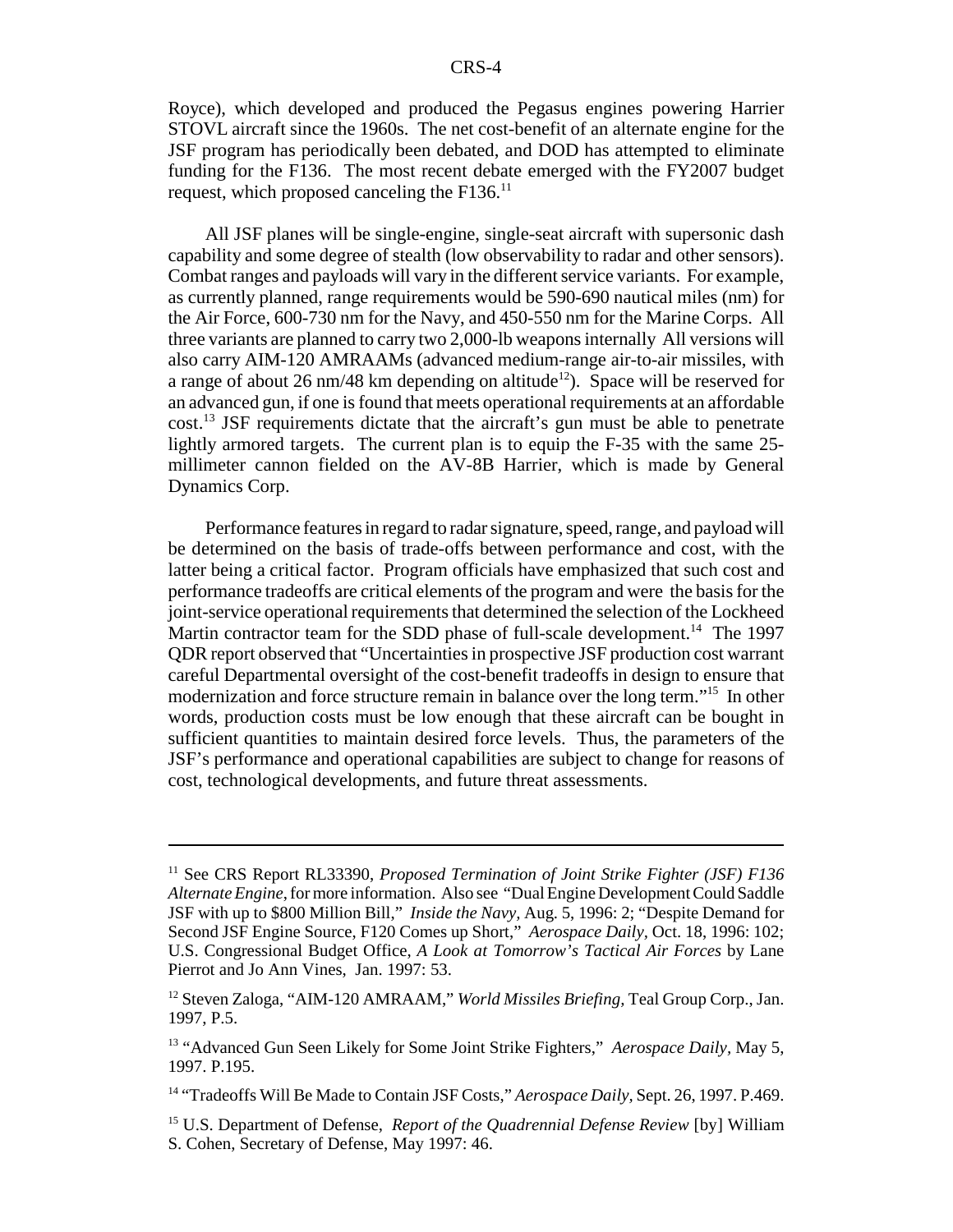In response to the Department of the Navy's need to replace its aging EA-6B Prowler electronic attack aircraft, Lockheed Martin has proposed the development of a two-seat electronic attack variant of the JSF. Dubbed the EA-35B, the aircraft could potentially be available by 2015, according to industry representatives. The Navy currently plans to replace the Prowler with an electronic attack version of the F/A-18E/F. The Marine Corps, which currently has no plans to procure either F/A-18E/F's or the EA-18G electronic attack variant, has reportedly expressed interest in the EA-35B. The EA-35B is, however, still in the very early concept phase, has received no DOD development funding.<sup>16</sup>

#### **Program Management**

The JSF program is jointly staffed and managed by the Department of the Air Force and the Department of the Navy (comprising the Navy and the Marine Corps), with coordination among the services reinforced by alternating Air Force and Navy Department officials in key management positions. For example, Lt. General George Muellner, USAF, was the program's first director in 1994, with Rear Admiral Craig Steidle, USN, serving as deputy director. Subsequently Rear Admiral Steidle directed the program, with Brigadier General Leslie Keane, USAF, as his deputy in late 1996 and his successor as program director in August 1997. The current director is RADM Steven Enewold. Service Acquisition Executive (SAE) responsibility also alternates, with the Air Force having that responsibility when the program director is from the Navy Department and the Navy or Marine Corps in that role with an Air Force director of the program.

In FY2005, Appropriations conferees followed a House recommendation to direct DOD to review this alternative management arrangement. House appropriators believed that "management of program acquisition should remain with one Service, and that the U.S. Navy, due to its significant investment in two variants of the F-35 should be assigned all acquisition executive oversight responsibilities."17 Conferees directed that DOD submit a report by December 15, 2004, on the potential efficacy of this change. Press reports state that DOD's study recommended against making changes to the program's management oversight structure.<sup>18</sup> This may not be a consensus decision within DOD however. Former Air Force Chief of Staff General Jumper, for example, was quoted in August 2004 saying that he supported putting one service in charge of JSF program acquisition.19

<sup>16</sup> Craig Hoyle, "US Outlines New Electronic Attack Aircraft," *Jane's Defence Weekly,* June 4, 2003.

<sup>&</sup>lt;sup>17</sup> H.Rept. 108-553 (H.R. 4613) p.234

<sup>18</sup> Marc Selinger, "JSF management approach to be kept, DOD says," *Aerospace Daily & Defense Report*, Jan. 11, 2005.

<sup>&</sup>lt;sup>19</sup> Elizabeth Rees, "Jumper Supports Single Service Retaining JSF Acquisition Oversight," *Inside the Air Force,* Aug. 6, 2004.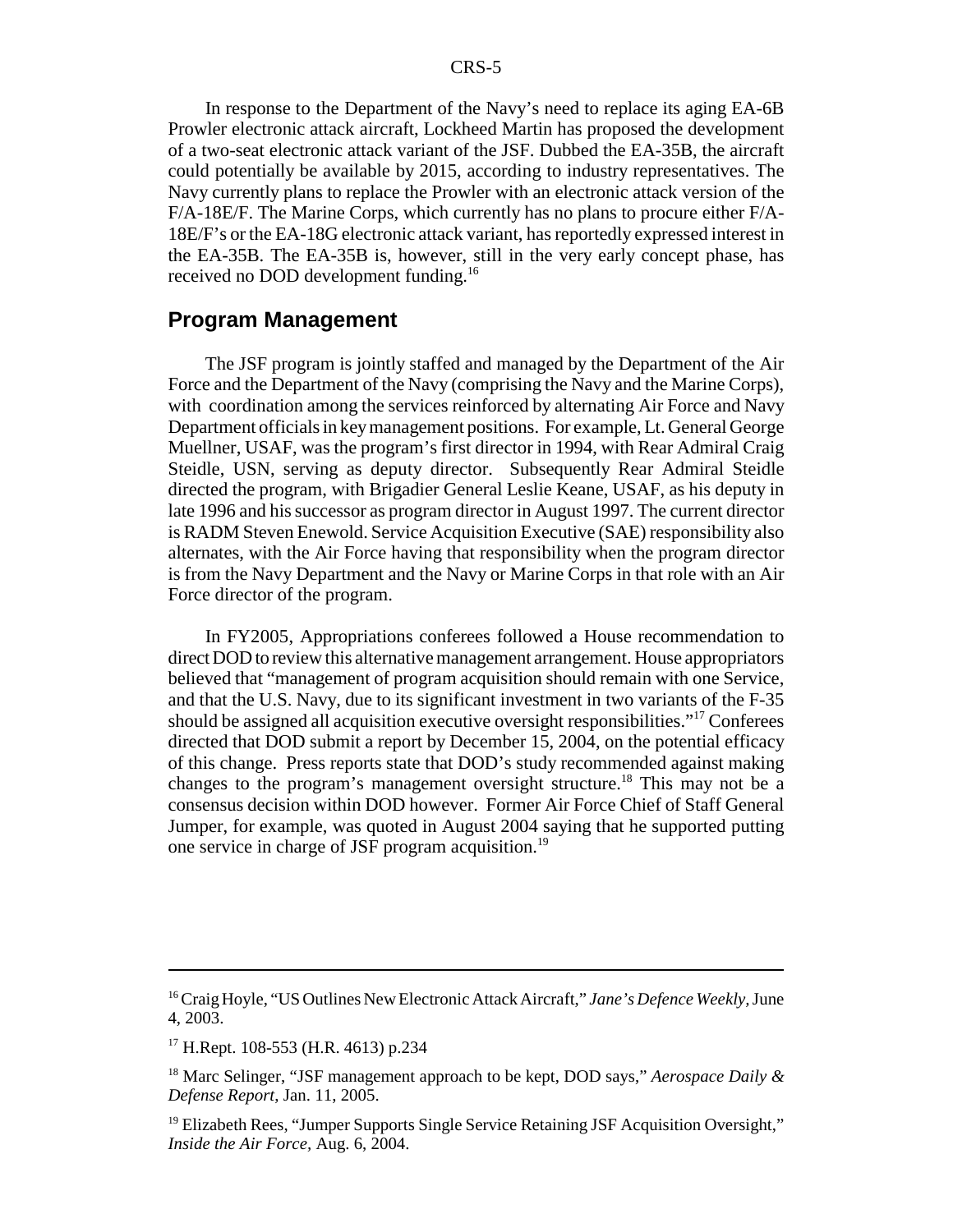#### **Funding and Projected Costs**

The Defense Department's quarterly Selected Acquisition Report (SAR) of December 31, 2005, estimated the JSF program at \$276,458.9 million in current-year dollars for 2,458 aircraft, which equates to a program unit acquisition cost (PUAC) of \$112.4 million per aircraft in then-year dollars (accounting for inflation). The average procurement cost (APUC) (which does not include R&D or other "sunk" costs) is estimated at \$94.8 million per aircraft in then-year dollars. The December 2005 SAR also notes that the JSF program has breached a "Nunn-McCurdy" cost growth limit: unit cost growth over 30% of the original Acquisition Program Baseline. The latest PUAC and APUC cost estimates are, respectively, 32.8% and 31.3% higher than cost estimates made in October 2001.

The JSF program estimate has increased over \$45 billion from the September 2003 estimate due primarily to a one year extension in the program's System Development and Demonstration phase, a corresponding one year delay in procurement (from FY2006 to FY207), revised annual quantity profiles, and revised labor and overhead rates.<sup>20</sup> Much of this increased cost and schedule slippage was incurred to address growing weight issues in the development of the F-35B, the STOVL variant.

DOD's FY2007 budget requests \$6 billion in total JSF funding. This is \$436 million less than was anticipated in FY2006. The FY2007 budget eliminates funding for the F136 Alternate Engine and reduces by two the planned quantity of F-35B aircraft to be procured in FY2008. The proposed termination of the F136 drew considerable scrutiny in Congress. The Senate Armed Services Committee held two hearings specifically on this issue (March 14 and March 15), and the Air Land Subcommittee held a hearing on March 28. The House Armed Services Committee also addressed this issue in a March 1 hearing, as did the Tactical Air Land Subcommittee on March 16.

#### **Development and Schedule**

The JSF is currently in the System Development and Demonstration Phase (SDD). **Figure 1**, below from DOD Instruction 5000.2, *Operation of the Defense Acquisition System,* depicts graphically the acquisition system, and where SDD fits into the process.

 $20$  Summaries of DOD's Select Acquisition Reports can be found at [http://www.acq. osd.mil/ara/am/sar/index.html].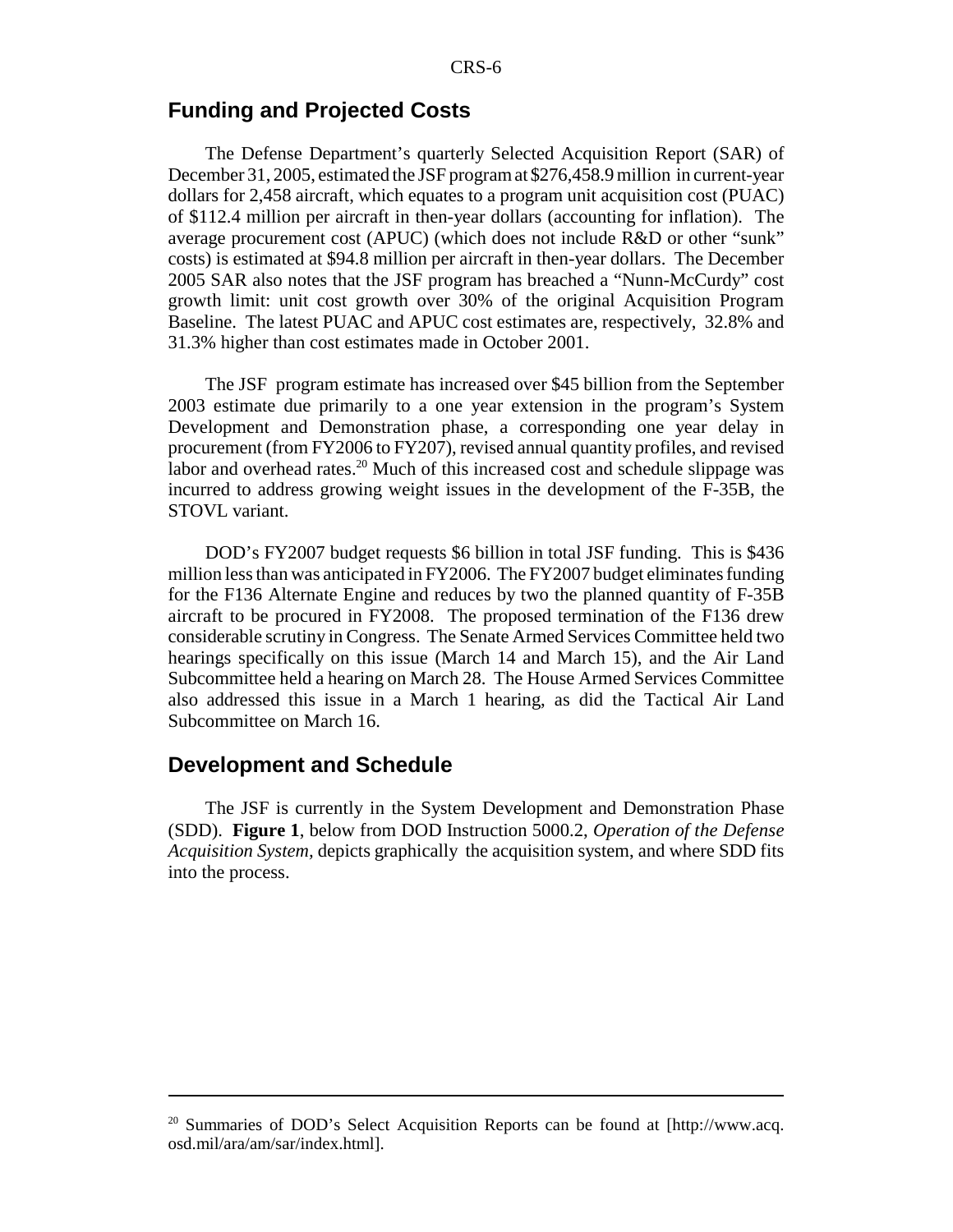

Until late in 2003, the JSF program's SDD phase was scheduled to run until around 2008, at which time full rate production was scheduled to begin, with a projected initial operational capability around 2010. Subsequent schedule changes have added time and cost to the program.

To address growing weight problems encountered in the development phase, DOD extended the SDD phase one year, and correspondingly delayed the F-35's scheduled first flight from late 2005 to the summer of 2006, and the beginning of low-rate initial production shifted from 2006 to 2007. The first critical design review (CDR), which will determine the design for the Air Force variant, has been delayed from April 2004 to sometime in 2006. Procurement profiles in the Future Years Defense Plan (FYDP) have been altered. The Air Force hopes to procure 79 F-35s during this period: 5 aircraft in FY2007, 8 aircraft in FY2008, 15 in FY2009, 20 in FY2010, and 31 in FY2011. The Department of the Navy plant is to begin procurement of F-35B variants in FY2008. Advanced procurement funds are requested in FY2007 for long-lead items.

 Initial Operational Capability (IOC) for the CTOL variant has slipped from FY2011 to FY2013. In June 2005, DOD officials reported that weight reduction efforts were successful, and approved the revised schedule and path forward.<sup>21</sup> In December 2004 it was reported that DOD was delaying almost \$300 million in potential payments to Lockheed Martin Corp. as an incentive to fix schedule delays and cost overruns in the JSF program. According to Pentagon officials, this tactic will help put the program back on track. $^{22}$ 

In March 2006, the GAO issued a report highly critical of the JSF testing and production schedule.<sup>23</sup> GAO asserted that the amount of overlap between testing and production in the JSF program is risky and could lead to considerable cost growth in the future. GAO found that the JSF program will begin low-rate initial production

<sup>21</sup> Marc Selinger, "DoD Approves detailed 're-plan' for Joint Strike Fighter," *Aerospace Daily & Defense Report*, June 2, 2005.

<sup>22 &</sup>quot;Pentagon Delays JSF Payments to Lockheed," *Baltimore Sun.* Dec. 28, 2004.

<sup>23</sup> *Joint Strike Fighter: DoD Plans to Enter Production before Testing Demonstrates Acceptable Performance.* (GAO-060356) Government Accountability Office. March 2006.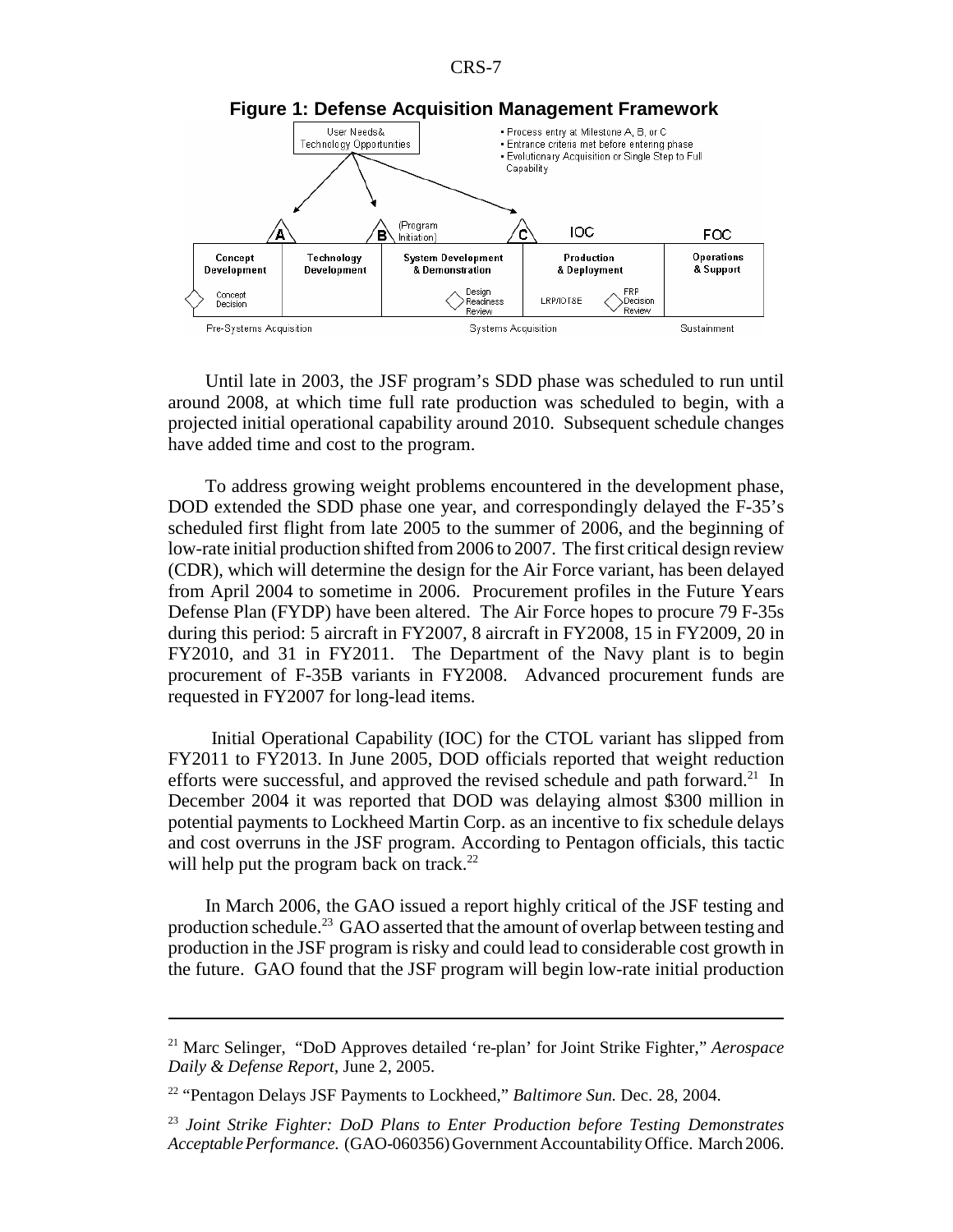(LRIP) in 2007, when the program will have completed less than 1% of flight tests. Up to 424 F-35 aircraft may be built, at a cost of \$49 billion, before development testing is complete. The JSF program intends to make initial production orders on a cost reimbursement contract, "placing an unusually high risk burden on the government during the early production phase."24 GAO recommended adopting a more evolutionary approach to developing and producing the F-35, similar to the block upgrade approach pursued successfully in the F-16 program.

The JSF is expected to remain in production at least through the 2020s. Current plans call for the JSF to be manufactured in several locations. Lockheed Martin will build the aircraft's forward section in Fort Worth, TX. Northrop Grumman will build the mid-section in Palmdale, CA, and the tail will be built by BAE Systems in the United Kingdom. Final assembly of these components will take place in Fort Worth.

#### **Production Quantities**

In 1996, the program included over 3,000 aircraft: 2,036 for the Air Force, 642 for the Marines, 300 for the U.S. Navy and 60 for the Royal Navy. In May 1997, however, the QDR recommended reducing projected procurement for the U.S. armed forces from 2,978 JSF aircraft to 2,852: 1,763 for the Air Force, 609 for the Marines, and up to 480 for the Navy.<sup>25</sup> Thus, the program would comprise 2,912 aircraft  $(2,852)$ U.S. and 60 U.K. JSFs), based on these recommendations. The 1997 QDR also concluded that some 230 of the Navy's projected buy of 480 JSFs could instead be F/A-18E/Fs, depending on the progress of the JSF program and the price of its Navy variant compared to the F/A-18E/F. Former Defense Secretary William Cohen and other DOD officials stated in May 1997 that they anticipated a "creative tension" between contractors producing the F/A-18E/F and those developing the JSF, which would result in a competitive situation similar to what occurred in the C-17 program in response to Boeing's proposed alternatives for Air Force transport planes.<sup>26</sup>

As part of an FY2004 budget briefing, on February 3, 2003, OSD Comptroller Dov Zackheim confirmed that as part of the Navy and Marine Corps Tactical Air Integration Plan (TAI) the Navy is planning to reduce JSF purchases from 1,089 to  $680$  aircraft.<sup>27</sup> According to news accounts, the proposed reduction would cut 259 jets from the Marine Corps buy, and 50 from the Navy purchase.28 Navy officials say

 $24$  Ibid, p.6.

<sup>25</sup> Quadrennial Defense Review Cuts Procurement in FY1999, 2000, *Aerospace Daily,* May 20, 1997: 280.

<sup>26</sup> Vago Muradian, "'QDR Tac Air Cuts Will Save \$30 Billion,' Ralston Says," *Defense Daily,* May 20, 1997, pp. 301-302; "'F/A-18E/F Buy Depends on JSF Progress,'Cohen Tells SASC," *Aerospace Daily,* May 21, 1997: 285, 288. See also CRS Issue Brief IB93041, *C-17 Cargo Aircraft Program*. (Archived; for copies contact Christopher Bolkcom at 7-2577.)

<sup>27</sup> DOD News Transcript, *Undersecretary Zackheim Briefs on 2004 Defense Budget,* Feb. 3, 2003. See also: Anne Marie Squeo, "Pentagon Might Slash Its Plans to Buy Fighter Jets By About 30%," *Wall Street Journal,* Mar. 22, 2002.

<sup>&</sup>lt;sup>28</sup> Vago Muradian, "DoD Assesses Navy Proposal to Scale Back JSF Purchase by 409 Jets," (continued...)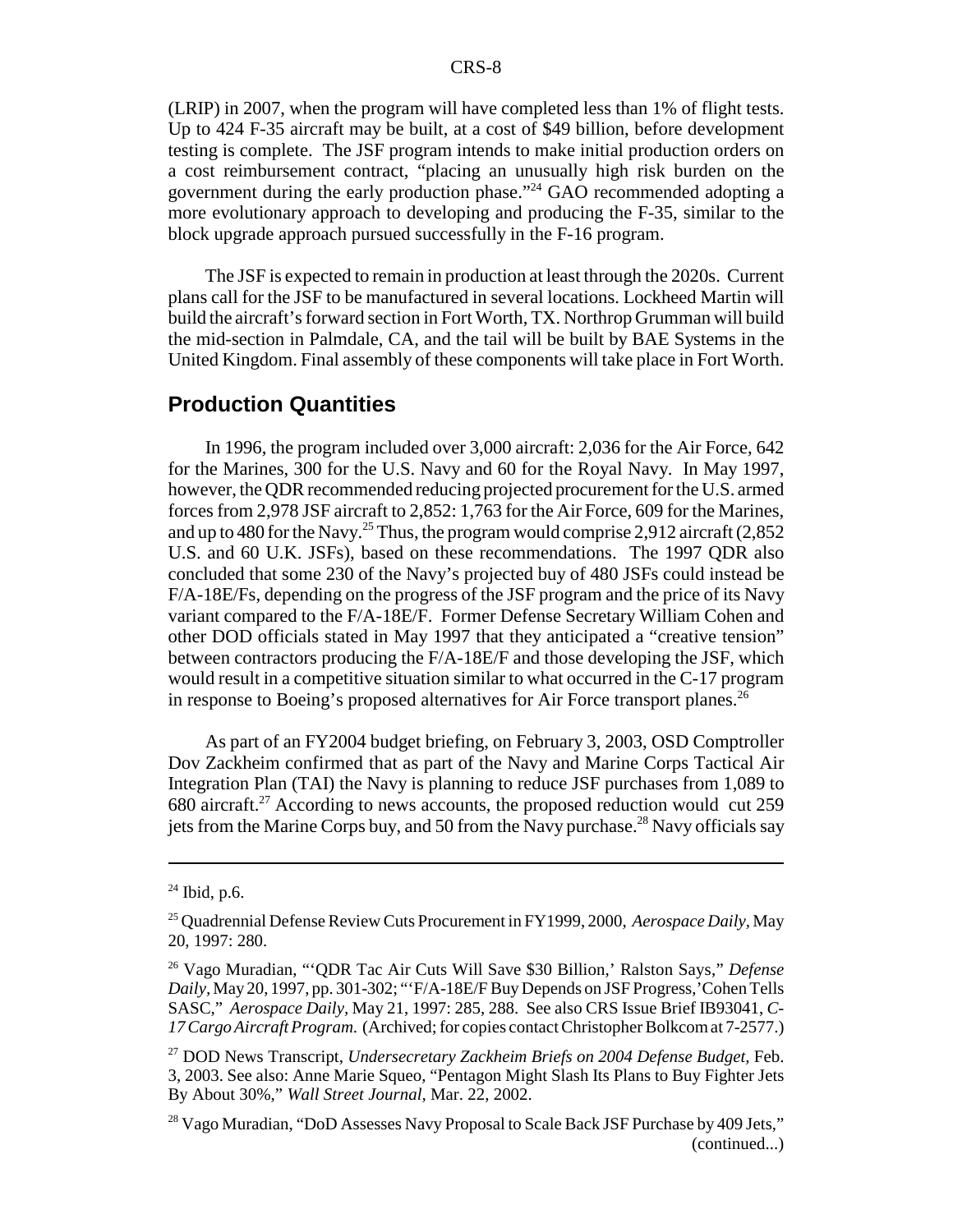that this reduction in aircraft is consistent with attempts to transform the services, and that the final decision on the number of JSF's to procure rests with top officials in  $DOD.<sup>29</sup>$ 

The Air Force Air Combat Command (ACC) is re-examining the total number of F-35s the Air Force will ultimately purchase.<sup>30</sup> The GAO has reported that preliminary ACC studies recommend a purchase of 1,300 CTOL and 250 STOVL variants, which would be a reduction of 210 aircraft from the previously planned quantity of  $1,763$  F-35s.<sup>31</sup>

 The Air Force plans to integrate some number of Active and Reserve squadrons through its Future Total Force (FTF) concept, which would save money in part by cutting the number of aircraft needed to equip these squadrons. Also, the commitment to purchase 1,763 JSF's is based on a strategy to replace legacy aircraft (F-16s and A-10s) on a one-for-one basis. Considering the JSF's improved capabilities over today's aircraft, some say that a one-for-one strategy is not required and that fewer JSF's can do the job of a greater number of today's aircraft.<sup>32</sup> On the other hand, DOD's recommendation to cut 96 aircraft from the planned purchase of F-22As may discourage the Air Force from reducing the JSF purchase significantly.<sup>33</sup>

Since the JSF is a long-term program now in its early stages, currently projected quantities are more subject to change than in the case of aircraft already in some stage of production. Near-term reductions in quantity could be made up in future years either through increased U.S. purchases or through foreign sales. However, concerns have been raised that near-term quantity reductions could scare off foreign participation, and raise the aircraft's unit price. The GAO views the budget and schedule changes to the JSF program in a more negative light. In March 2005 GAO wrote that the original business case for the aircraft "unexecutable," in large part due to decreased numbers of aircraft to be procured.<sup>34</sup>

 $28$  (...continued)

Defense News, Mar. 22, 2002.

 $29$  Marc Selinger, "Navy Chief Defends Willingness to Look At JSF, Super Hornet Cuts," *Aerospace Daily,* Mar. 29, 2002.

<sup>&</sup>lt;sup>30</sup> John Bennett and Elizabeth Reese. "ACC Officials to Brief Keys This Summer On JSF Requirement Study." *Inside the Air Force.* June 24, 2005.

<sup>&</sup>lt;sup>31</sup> GAO-05-271, P.13.

<sup>32</sup> Sharon Weinberger, "Air Force Considers Cuts to F-35, F/A-22," *Defense Daily,* Oct. 17, 2003, p.1.

<sup>33</sup> See CRS Report RL31673, *F/A-22 Raptor*, for more information.

<sup>34</sup> GAO-05-271, Mar. 15, 2005.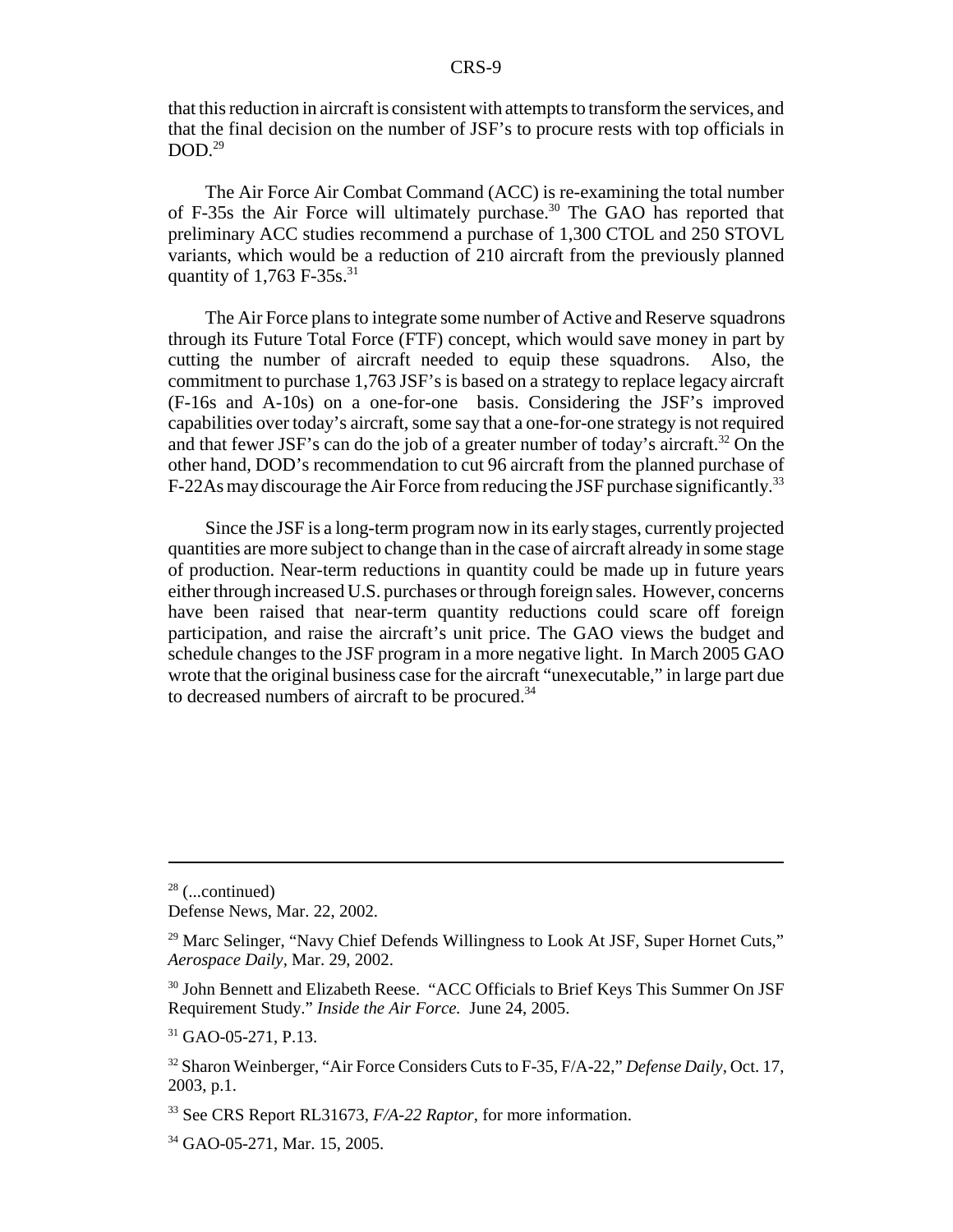### **Congressional Action**

The Bush Administration's FY2007 budget requested \$5,290.1 million (\$5.3 billion) in funding for the Joint Strike Fighter. The Air Force requested \$1,015 million in procurement funds to build five aircraft and purchase long-lead items for eight aircraft in FY2008, and \$ 1,999.1 in RDT&E funds. The Navy requested \$245 in advance procurement funds (to build eight F-35B aircraft in FY2008) and \$2,031 in RDT&E funds. Congressional action on this request is summarized in **Table 1,** below. Changes to the request are highlighted in **bold** text.

|                                                 | <b>USN R&amp;D</b> | <b>USAF R&amp;D</b> | <b>USN</b><br>Proc. | <b>USAF</b><br>Proc. |
|-------------------------------------------------|--------------------|---------------------|---------------------|----------------------|
| Request                                         | 2,031              | 1,999.1             | 245                 | 1,015                |
| Authorization House (H.R. 5122,<br>$109-452$    | 2,031              | 2,408.5             | 92                  | 927                  |
| Authorization Senate (H.R. 2766,<br>$109 - 254$ | 2,231              | 2,199.4             |                     | 60                   |

#### **Table 1. JSF F-35 FY2006 Funding** (\$ Millions)

Both House and Senate authorizers objected to DOD's plan to eliminate the F136 Alternate Engine and added JSF R&D funds to continue the program. Similarly, both House and Senate authorizers expressed concern about the overlap between JSF testing and JSF development, and reduced procurement funds accordingly.

The Bush Administration's FY2006 budget requested \$5,020.0 million (\$5 billion) in funding for the Joint Strike Fighter. The Air Force requested \$152.4 million in advance procurement and \$2,474.8 million in RDT&E funds. The Navy requested \$2,393 million in RDT&E funds. Congressional action on this request is summarized in **Table 2**, below. Changes to the request are highlighted in bold text.

#### **Table 2. JSF F-35 FY2006 Funding**

(\$ Millions)

|                                                   | <b>USN R&amp;D</b> | <b>USAF R&amp;D</b> | <b>USAF</b> Proc. |
|---------------------------------------------------|--------------------|---------------------|-------------------|
| Request                                           | 2,393.0            | 2,474.0             | 152.4             |
| Authorization Conference (H.R.<br>1815, 109-360)  | 2,393.0            | 2,474.0             | 152.4             |
| Appropriations Conference (H.R.<br>2863, 109-359) | 2,305.1            | 2,366.7             | <b>120</b>        |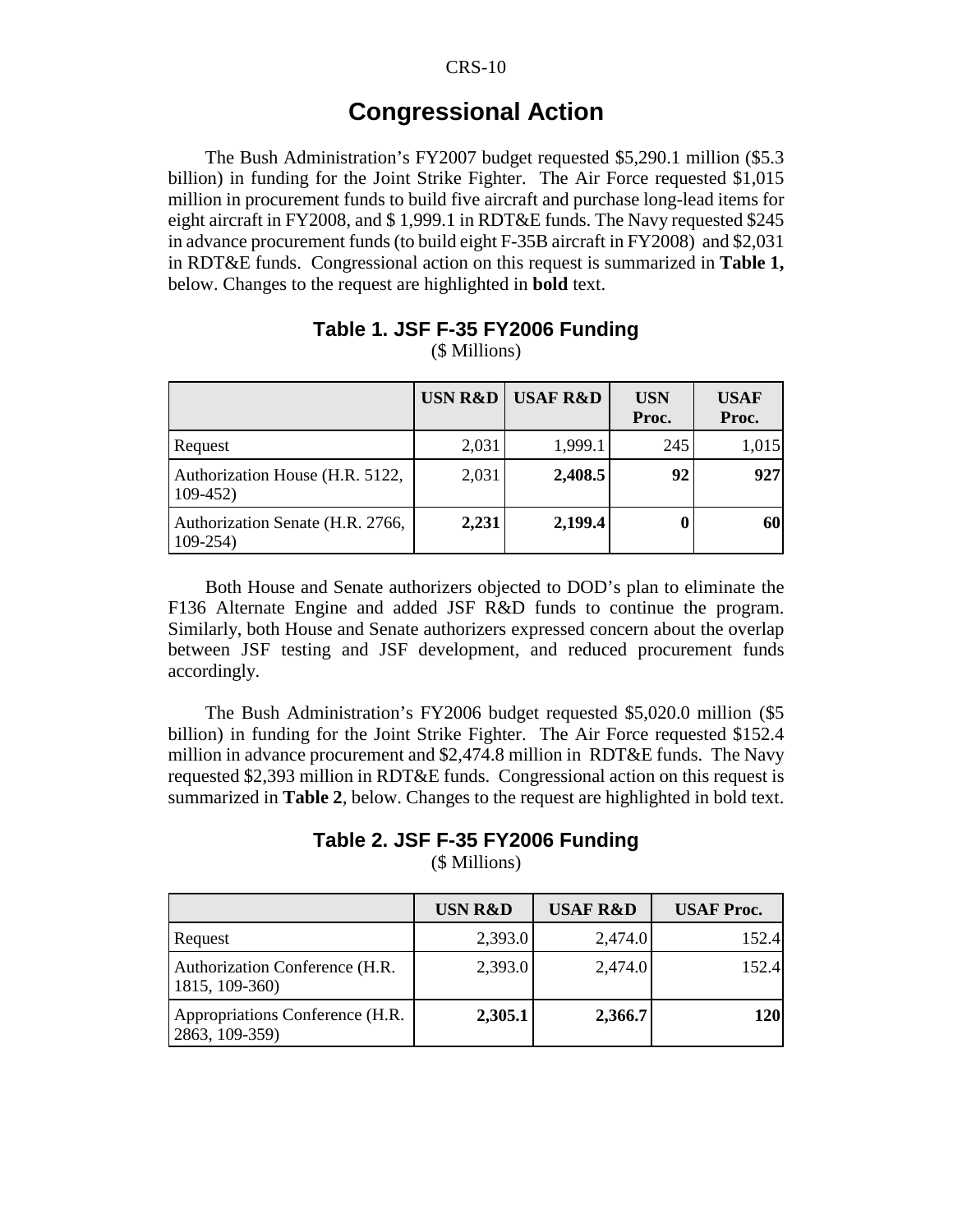In cutting JSF funding, Appropriators noted that "excessive program risk remains,"35 and that "under the revised aircraft build sequence all of these aircraft do not require full funding prior to the beginning of fiscal year 2008."36

The Bush Administration's FY2005 budget requested \$ 4.5 billion in funding for the Joint Strike Fighter. The Air Force requested \$ 2.3 in RDT&E funds, and the Navy requested \$2.2 billion in RDT&E funds. Congressional action on this request is summarized in **Table 3**, below. Changes to the request are highlighted in bold text.

|                                                                   | <b>USN R&amp;D</b> | <b>USAF R&amp;D</b> |
|-------------------------------------------------------------------|--------------------|---------------------|
| Request                                                           | 2,264.5            | 2,307.4             |
| <b>Authorization Conference</b><br>$(H.R. 4200, H.Rept. 108-767)$ | 2,138.5            | 2,173.4             |
| <b>Appropriations Conference</b><br>(H.R. 4613, H.Rept. 108-622)  | 2,168.5            | 2,200.6             |

#### **Table 3. JSF F-35 FY2005 Funding** (\$ Millions)

Appropriations conferees reduced the administration's JSF request by \$202 million in FY2005. F-135 engine development, manufacturing, tooling and materials requests were reduced. The committee also reduced the request in anticipation of DOD reprogramming within the program. Conferees increased engineering activities, and initiatives to pursue emerging technologies to help with weight savings. Perhaps in response to the recent delays and perturbations in the JSF program's cost and schedule, Authorization conferees directed the General Accountability Office (GAO) to conduct an annual review of the program (P.L. 108- 375, H.R. 4200, Sec. 213). The GAO will determine whether the development program is meeting established cost, performance and schedule goals.

### **Major Issues**

The Joint Strike Fighter program poses a number of policy issues concerning (1) the need for such new aircraft to cope with future military threats, (2) the affordability of this program in its full-scale development and production phases, (3) the feasibility of such a joint-service approach to diverse service requirements, (4) potential alternatives to the JSF, (5) the implications for the U.S. defense industrial base, and (6) Allied participation in the program.

 $35$  H.R. 2863 (109-359) p. 418

<sup>36</sup> H.R. 2863 (109-119) p.172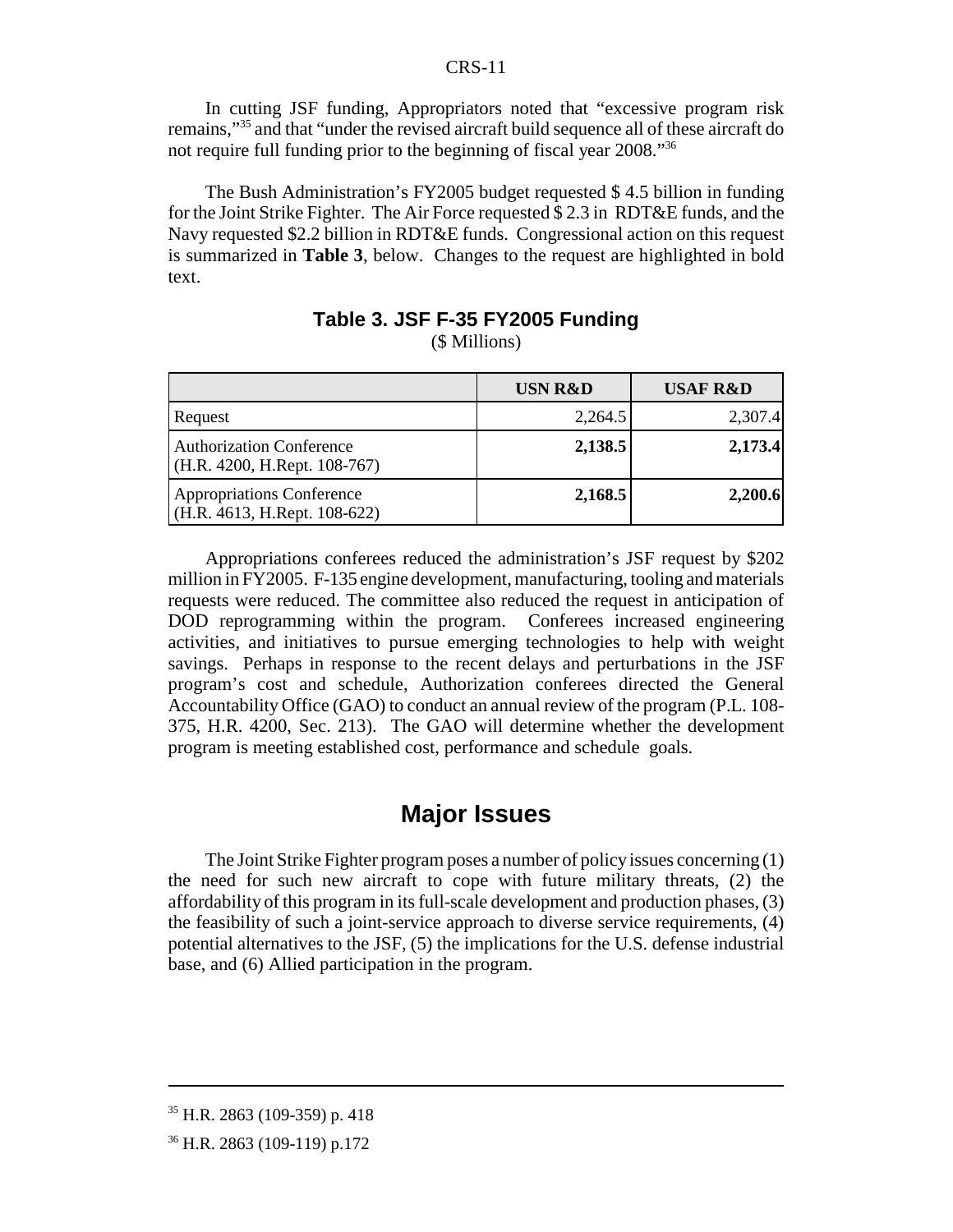#### **Need for New-Generation Aircraft**

Some argue that future threat scenarios will not require the combat capabilities promised by JSF aircraft. According to this view, continued production of modified versions of the Air Force F-16, the Marine Corps AV-8B, and the Navy F/A-18E/F along with the Air Force's stealthy B-2 bombers and F-22A fighters in conjunction with sea-launched missiles and air-launched precision-guided munitions would suffice for the most probable combat scenarios.<sup>37</sup> As noted above, CBO analysts considered the relative costs of several options involving greater reliance on upgrades of existing aircraft vs. development and procurement of the JSF. Following the 1991 Gulf War, GAO analysts questioned the need for new-generation aircraft such as the F-22A and the F/A-18E/F as well as the JSF, arguing that current aircraft would provide more capability than was needed, concluding that it would be unlikely that potential adversaries could prevent U.S. forces from achieving their military objectives in future conflicts.38 Subsequent U.S. airpower dominance in Bosnia, Kosovo, Afghanistan and Iraq may strengthen this argument.

JSF proponents argue that it would be more cost-effective to acquire newgeneration aircraft than to upgrade current aircraft to such an extent that they could perform effectively after 2010, maintaining that existing planes would require major modifications at considerable cost and would provide less combat effectiveness than a new JSF family of fighter/attack aircraft. In this view, the proliferation of Russian and other advanced surface-to-air and air-to-air missiles to hostile countries is likely to continue, which would pose much more serious threats to U.S. and allied aircraft than they faced in the 1991 Gulf War. Moreover, some argue, many currently operational aircraft will need to be replaced by the time JSF types could be in full production in the 2010s, when most of these planes will be about twenty years old. JSF proponents would recommend reducing procurement of F-22As and F/A-18E/Fs in order to fund the JSF program.<sup>39</sup> Given the difficulties of accurately predicting what might be needed in future conflict scenarios, how combat-effective JSF aircraft would be, and what it would cost to develop, procure, and operate these aircraft, any analyses of military requirements and the combat effectiveness and budgetary costs of such new-generation aircraft allow for a range of conjecture and debate.

#### **Affordability of Program**

JSF program officials anticipate major savings due to a high degree of commonality in components and systems among the three versions, which are to be

<sup>37</sup> Center for Strategic and Budgetary Assessments. *U.S. Tactical Aircraft Plans: Preparing for the Wrong Future?* by Steven Kosiak, CSBA Backgrounder, Oct. 3, 1996: 5-10.

<sup>38</sup> U.S. General Accounting Office, *Combat Air Power: Joint Mission Assessments Needed Before Making Program and Budget Decisions,* GAO/NSIAD-96-177, Sept. 20, 1996: 9-10. See also GAO testimony before the House National Security Committee's Subcommittees on Military Research and Development and Military Procurement, June 27, 1996. GAO/T-NSIAD-96-196: 4-5 ("Forces of Potential Adversaries Are Limited and Likely Slow to Improve").

<sup>&</sup>lt;sup>39</sup> Lawrence J. Korb, "Should We Pay \$21 Billion for This Plane? — Yes, It's a Bargain for the Future," *Christian Science Monitor,* Nov. 25, 1996: 19.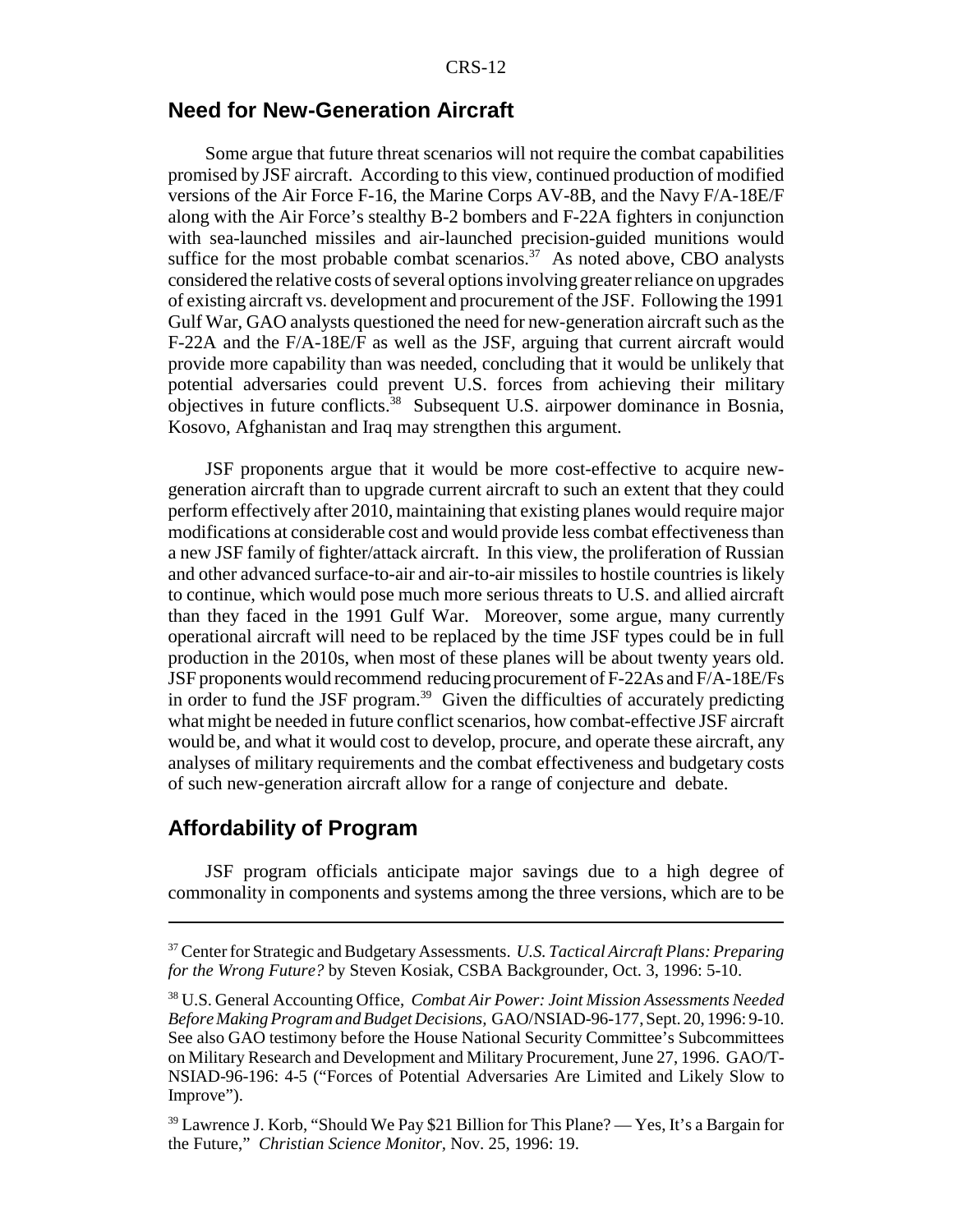built on a common production line. They also expect significant savings to be achieved by basing performance requirements on tradeoffs between cost and performance features, with industry and the services working together as a team. The contractors are expected to use new technologies and manufacturing techniques that reportedly could greatly reduce the JSF's development and production costs; e.g., wider use of composite materials in place of metal, CAD/CAM (computer-aided design/computer-aided manufacture) systems, and a recently developed plastic laminate that can be used instead of paint on the airframe. $40$  Composite materials have frequently proven more expensive than metal, raising questions about the savings to be achieved via composites.

Program officials are also counting on the availability of adequate funding to procure the aircraft at efficient rates of production. Moreover, they expect Lockheed Martin to be able to produce the JSF at less cost than was the case with previous military aircraft, when cost controls were less compelling. For example, the F-16's production costs declined by 38% between mid-1992 and early 1997, largely due to more efficient production methods and reduced labor costs, even though production rates fell from 20 to 25 aircraft per month in 1991 to about six aircraft per month in 1994-95, soon after Lockheed Martin acquired the F-16 plant in Fort Worth, Texas, from General Dynamics.41 Similarly, Boeing's experience in high-volume production of commercial transport planes is expected to facilitate cost-efficient production of military aircraft such as the JSF.<sup>42</sup>

Others doubt these optimistic forecasts, citing past experience with new aircraft programs, concern about budget deficits, and support for non-defense programs in this post-Cold War period, which might preclude procurement of the JSF at projected rates.<sup>43</sup> According to this view, we cannot afford to launch a new JSF program while having to continue buying improved and ever more expensive versions of current planes to maintain force structures during what may be a long interim if the JSF runs into technical or budgetary problems.<sup>44</sup> It can also be argued that critical performance

<sup>40</sup> Craig E. Steidle, "The Joint Strike Fighter Program," *Johns Hopkins APL Technical Digest,* v. 18, no. 1, Jan.-Mar. 1997: 6-8, 10-13, 17-18; "Kaminski Praises Industry Response to DOD Initiatives," *Aerospace Daily,* Feb. 16, 1996: 249; Bender, Bryan. "Paintless' Design to Save JSF an Estimated \$3 Billion," *Defense Daily*, July 18, 1997: 108-109.

<sup>41</sup> William C. Scott, "Lockheed Martin Reconstructs TAS [Tactical Aircraft Systems] Unit as `Fighter Enterprise,'" *Aviation Week & Space Technology,* July 28, 1997: 64-66.

<sup>42</sup> Schneider, Greg. "Boeing Aftershocks," *Baltimore Sun,* Dec. 22, 1996: 1D, 3D.

<sup>&</sup>lt;sup>43</sup> For discussion of budgetary constraints and competing defense programs, see Center for Strategic and Budgetary Assessments, *U.S. Tactical Aircraft Plans: Preparing for the Wrong Future?* by Steven Kosiak, CSBA Backgrounder, Oct. 3, 1996: 4-5.

<sup>44</sup> Vago Muradian and John Robinson, "Public Confidence at Odds with Private Concerns about Tacair," *Defense Daily,* Nov. 19, 1996: 277; John J. Shanahan, "Should We Pay \$219 Billion for This Plane? — No, It's Squandering on Imaginary Enemies," *Christian Science Monitor,* Nov. 25, 1996: 19.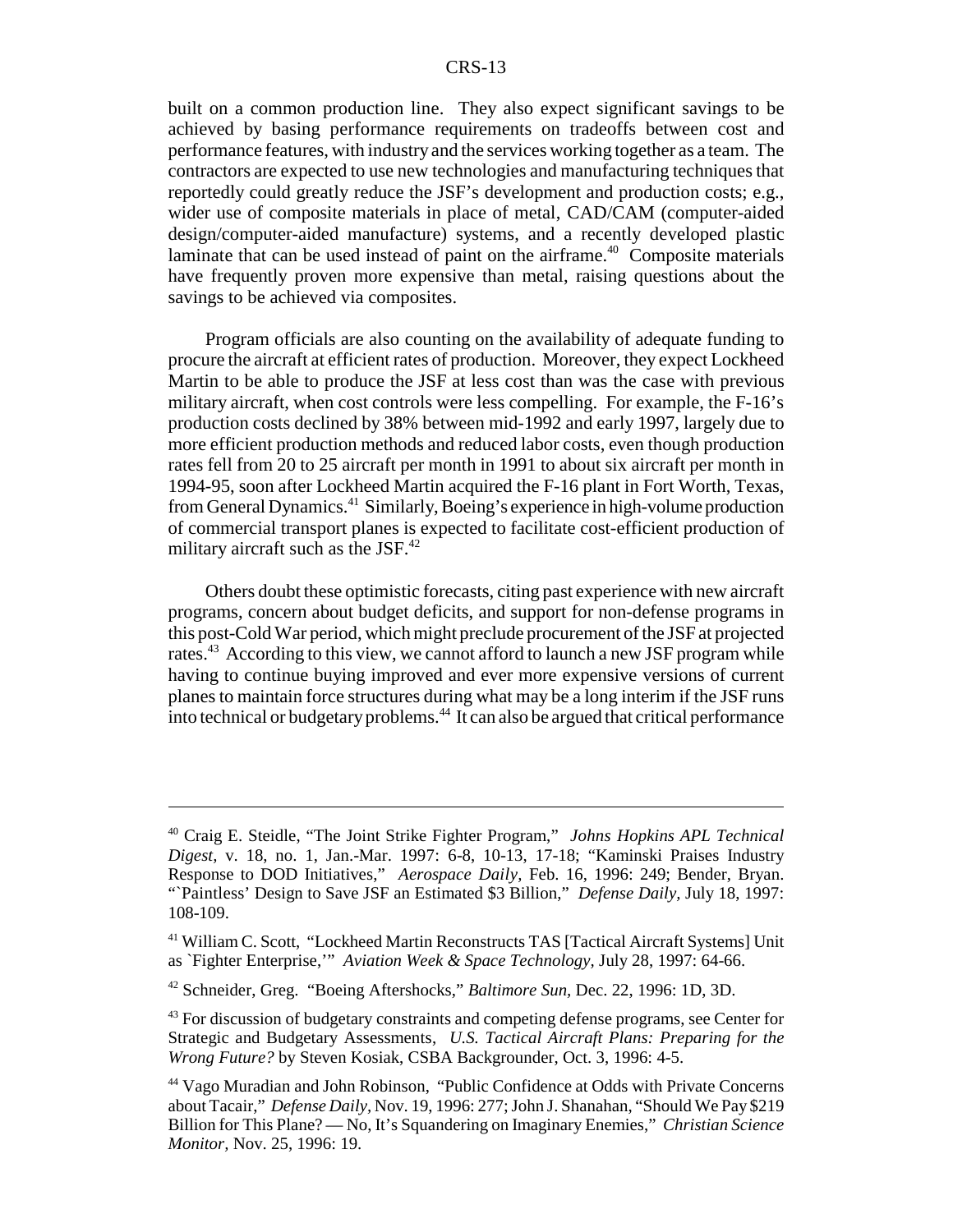features may have to be traded off to make the JSF affordable enough to be procured in the quantities deemed necessary to maintain force structures.<sup>45</sup>

Disagreements over performance and capability versus cost and affordability may threaten multi-service support of the JSF program. CBO analysts have noted that the performance/capability compromises required to achieve commonality "... could mean that the service with the most modest requirements in terms of capability (the Air Force) would have to accept a higher price and capability [compared to the F-16] than it needs so that the needs of the services with the greater capability requirements (the Navy and Marine Corps) could be met." They argue that if history is a guide, JSF planes "... are apt to be more costly than Air Force requirements might dictate, but provide less capability than the Navy might desire." They note further that "... price increases and decreases in capability are consistent with the history of many single service programs as well," since development programs usually provide less capability at higher prices than early estimates suggest, and they conclude that the JSF program's success "... will depend on persuading the services to lower their expectations from the stand-alone programs they might have without the Joint Strike Fighter.<sup>46</sup>

#### **Feasibility of Joint-Service Aircraft**

Those skeptical of developing aircraft to meet the needs of several services often point to the TFX program in the 1960s as a classic example of DOD's failure to produce an aircraft that was both carrier-capable as well as suitable for land-based Air Force operations.<sup>47</sup> Analogies between TFX and JSF are rejected, however, by those who argue that TFX problems will be avoided in the JSF program by developing variants of a family of aircraft that can meet service requirements while sharing many common components and subsystems, such as engines, avionics, communications, and munitions.

Their argument is supported by a comparison of the origins of the two programs that suggests that JSF has thus far avoided the pitfalls of TFX by an apparent commitment to much better coordination of service requirements and the development of three variants for the Air Force, Navy, and Marine Corps/Royal Navy instead of one all-purpose airframe for both land- and carrier-based operations.<sup>48</sup> CBO analysts have noted, however, that "Many defense programs begin with the

<sup>&</sup>lt;sup>45</sup> The difficulties of balancing performance and cost in the JSF program are discussed in detail in CBO's *A Look at Tomorrow's Tactical Air Forces,* Jan. 1997: 48-50; see also Cole, Jeff, Andy Pasztor, and Thomas E. Ricks, "The Sky, the Limit: Do Lean Times Mean Fighting Machines Will Be Built for Less?" *Wall Street Journal,* Nov. 18, 1996: A1.

<sup>46</sup> U.S. Congressional Budget Office, *A Look at Tomorrow's Tactical Air Forces,* by Lane Pierrot and Jo Ann Vines, Jan. 1997: 48-50.

<sup>&</sup>lt;sup>47</sup> For background on the TFX program, which produced the Air Force's F-111 and FB-111 strategic bombers in the 1960s, see Robert Art, *The TFX Decision — McNamara and the Military* (Boston, 1968); see also Robert Coulam, *Illusions of Choice* (Princeton, 1977).

<sup>&</sup>lt;sup>48</sup> Mort Rolleston. "Learning the Lessons of TFX: the Joint Strike Fighter and Acquisition Reform." *International Affairs Review.* Summer/Fall, 1999.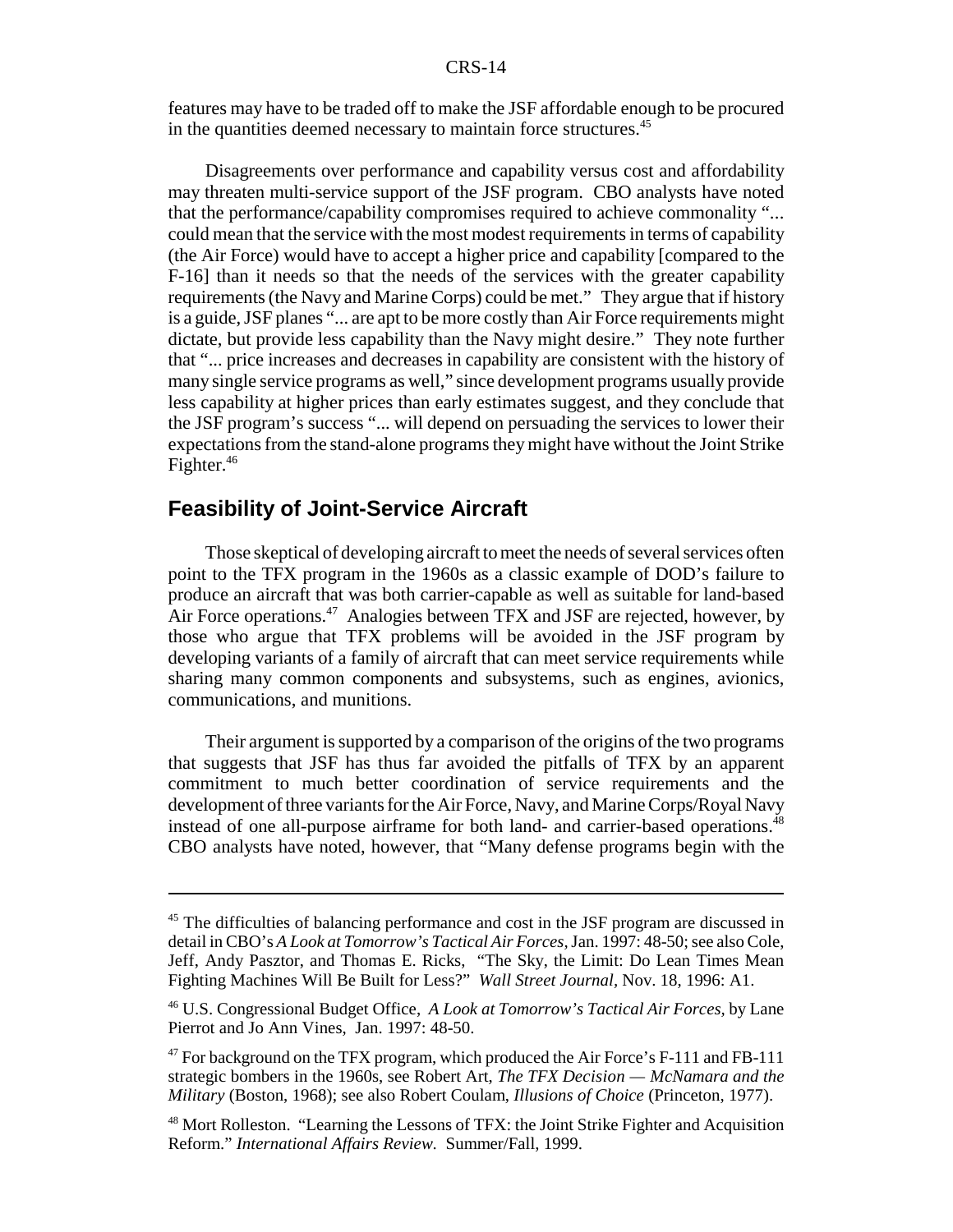expectation of joint purchases by the services, but those expectations are seldom met." For example, in the mid-1980s the Navy and Air Force planned to buy each other's next-generation aircraft: the Navy's Advanced Tactical Aircraft — the A-12 that was cancelled in 1991 — and the Air Force F-22A, in which the Navy has not been interested since the early 1990s. Similarly, the V-22 program began in 1981 as the JVX tilt-rotor aircraft to be used by the Army, Marine Corps, Navy, and Air Force, but the Army soon dropped out and the other services reduced their projected buys. $49$ 

While designing an aircraft that meets both the Air Force's and the Navy's needs is challenging, the Marine Corps' STOVL requirement may be what makes or breaks this joint program because it appears the most technologically challenging variant and is a leading cost driver. The costs and complications of pursuing the STOVL variant (including reducing weight growth), are leading some to suggest that the JSF program would be more feasible and more affordable if the F-35B were cancelled. In this case, the Marine Corps would buy the CV JSF instead of the STOVL variant. It is also feared that changes to STOVL variant that are required to achieve its desired weight could reduce the level of commonality between the three variants.<sup>50</sup> This would be detrimental to the original goal of the JSF program.

The top ranking civilians in both the Air Force and the Navy have both expressed their strong support for the STOVL variant, calling it critical to the entire program.<sup>51</sup> Air Force procurement of STOVL may reduce the unit costs of these aircraft, with favorable implications for the program's affordability and multi-service support in the annual competition for funding. However, some in the Air Force have suggested that the Air Force STOVL variant may not share all the characteristics of the Marine Corps STOVL variant, thus creating a fourth variant of the F-35. This idea appears to have been quashed, reportedly in part, by strong, if informal congressional opposition. Increased cost and reductions in commonality appear to have been primary objections.<sup>52</sup>

Others point out that cancelling the STOVL version of JSF is complicated by the UK's investment in the program. Regardless, DOD is studying the incorporation of Marine Corps fixed wing aviation into the Navy, which would eliminate the requirement for STOVL.<sup>53</sup>

<sup>49</sup> U.S. Congressional Budget Office, *A Look at Tomorrow's Tactical Air Forces,* by Lane Pierrot and Jo Ann Vines, Jan. 1997: 47-48. For discussion of the V-22 program, see CRS Issue Brief IB86103, *V-22 Osprey Tilt-Rotor Aircraft Program.* (Out of print; available from author at 7-2577.)

<sup>&</sup>lt;sup>50</sup> Elizabeth Rees, "DOT&E: JSF Weight Reduction Raids Commonality Between Variants," *Inside the Air Force,* Jan. 28, 2005.

<sup>&</sup>lt;sup>51</sup> Gordon Trowbridge, "Roche Voices Strong Support for Short-Takeoff-Vertical Landing Fighter." *AirForceTimes.com.* March 24, 2004. Lorenzo Cortes. "England Says STOVL Version of JSF is 'Critical Design" of Entire Program." *Defense Daily.* April 5, 2004.

<sup>52</sup> David Fulghum, "Back in the Box," *Aviation Week & Space Technology,* Oct. 4, 2004.

<sup>53</sup> Frank Wolfe, "Navy to Submit Study on Incorporating Marine Corps Fixed-Air Wing. (continued...)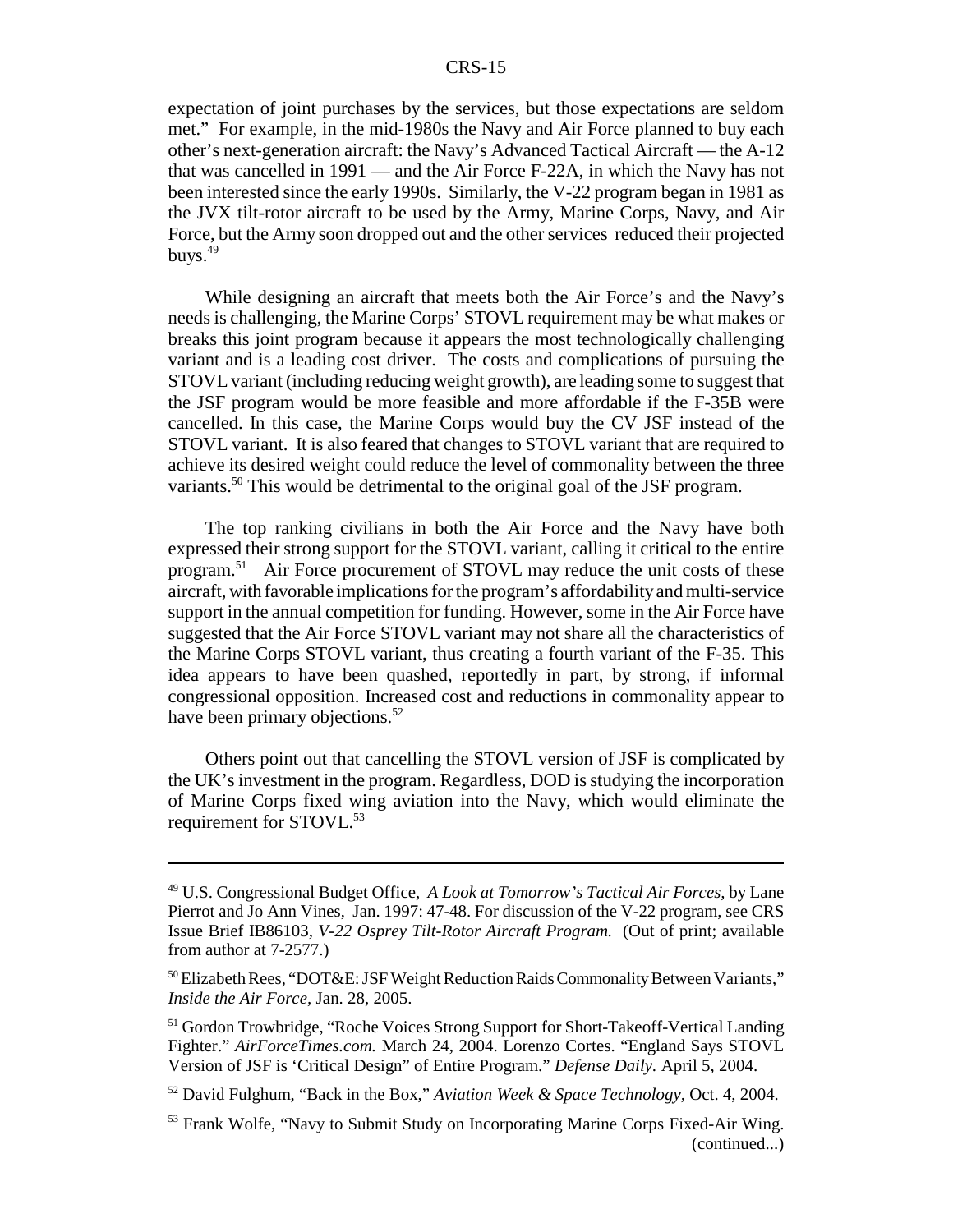Multi-service support of the JSF has also been threatened by concerns on the part of some Navy officials that the costs of developing these aircraft may be too high, given the service's other funding priorities. In August 1997, the Navy began a review of JSF costs, raising questions about the service's continued support. Chief of Naval Operations Admiral Jay Johnson described this cost review as a routine exercise that in no way indicated a lack of support for the program, adding that "The Navy is committed to the Joint Strike Fighter as much as our shipmates in the Marine Corps and the Air Force."54 The Air Force and the Marine Corps are the major participants in the program in terms of projected procurement; however, the Air Force is strongly committed to funding its F-22A stealth fighter/attack plane while the Marine Corps is strongly committed to funding its V-22 tilt-rotor aircraft. Perhaps concerned that the Navy and Air Force might not fully support the Joint Strike Fighter program in their long-term budget plans and that this lack of support would slow down or even jeopardize the program, former Deputy Defense Secretary Rudy de Leon issued a letter on May 2, 2000 to leaders of both departments, directing them to fully fund the tri-service fighter program. Stating that the JSF program was at a "critical juncture," de Leon reminded the Navy and Air Force leadership that the JSF will be the "cornerstone of U.S. tactical aviation for decades to come."<sup>55</sup>

#### **Alternatives to JSF**

According to some critics of the program, the U.S. armed services have alternatives to the JSF in the Air Force F-16, the Marine Corps AV-8B, and the Navy F/A-18E/F, which could be produced in upgraded and modified versions that would maintain force structures while providing at least some of the performance capabilities promised by the JSF. Moreover, they argue that more advanced versions of current aircraft designs might be developed and procured at less cost and with less risk of delays and technological problems than an entirely new family of aircraft variants may entail. Upgraded versions of existing aircraft designs could probably also be sold to allied governments that are likely to be JSF customers.

Noting the JSF's projected cost as well as past experience with new aircraft programs, Congressional Budget Office (CBO) analysts have suggested options that would either cancel development of the JSF, reduce procurement of the aircraft, or alter the types developed and their distribution among the services. CBO analysts have identified a number of alternatives to developing, procuring, and using JSF aircraft as currently proposed. These alternative options include reliance on modification of current fighter/attack planes already in operation or expected to be in service soon, such as the Navy F/A-18E/F and the Air Force F-22A, as well as

 $53$  (...continued)

*Defense Daily*, Sept. 4, 2001.

<sup>54</sup> Thomas E. Ricks, "Navy Begins to Question New Attack Jet That Air Force and Marines Support, *Wall Street Journal,* Sept. 9, 1997: A4; Bender, Bryan, "Navy Says It's Fully Committed to Joint Strike Fighter," *Defense Daily,* Sept. 12, 1997: 423-424.

<sup>55</sup> Christopher Castelli, "Air Force, Navy Directed to Fully Fund Joint Strike Fighter Program," *Inside the Air Force,* May 5, 2000.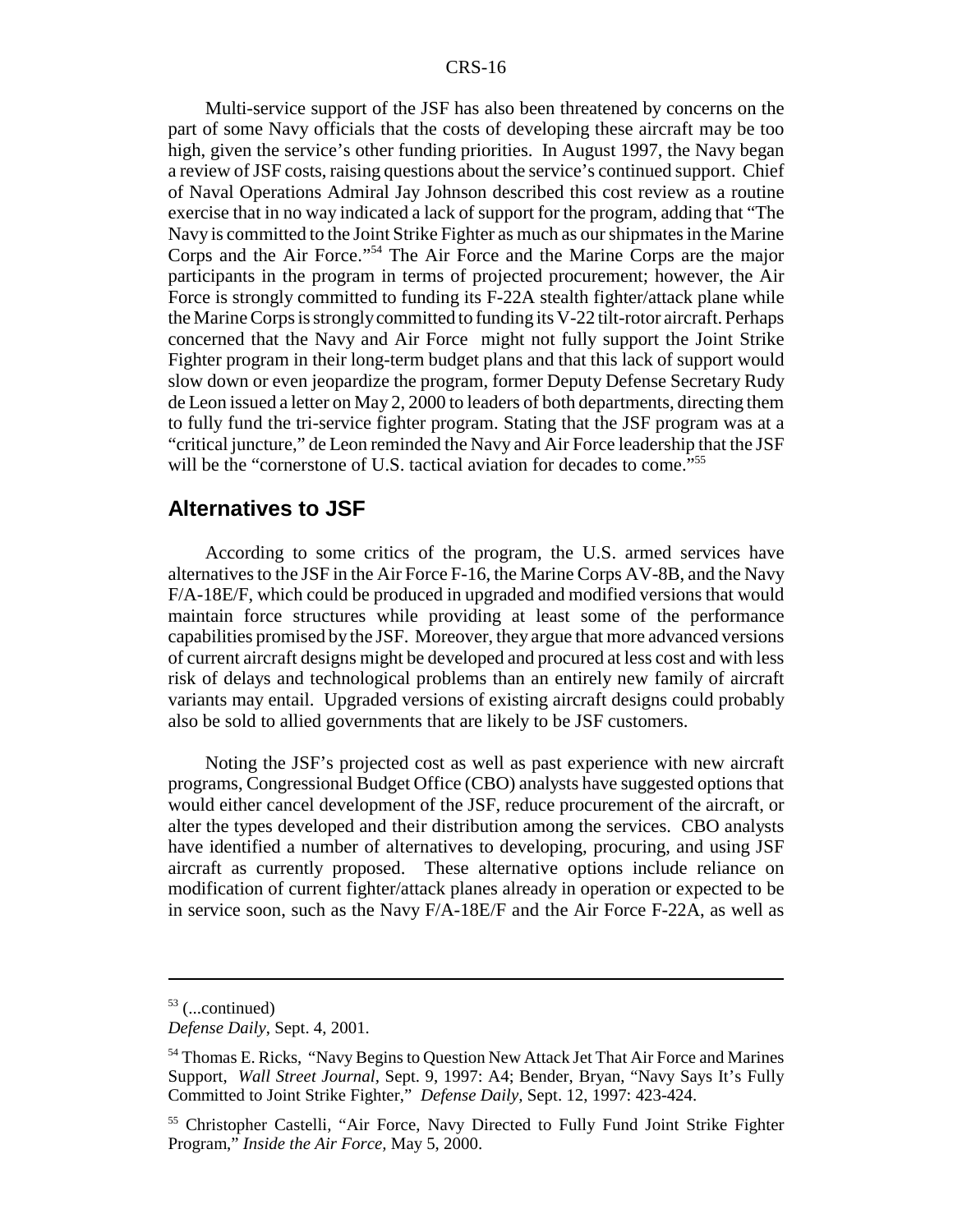procuring fewer JSFs than proposed or none of these aircraft, with their place being taken by F-16s, AV-8Bs, and  $F/A-18E/Fs$ .<sup>56</sup>

A CBO report requested by the House National Security Committee's Subcommittee on Military Research and Development and published in January 1997 analyzed the budgetary implications of the Administration's tactical aircraft modernization plans in regard to the JSF, F-22A, and F/A-18E/F programs. The study evaluated one option that assumed procurement of only the 1,320 JSFs planned for Air Force buys through 2020 but no Marine Corps or Navy JSF versions; this was estimated to save about \$2.5 billion FY1997 dollars in average annual procurement funding over the 2002-2020 period compared to current Administration plans, estimated to cost some \$11.9 billion annually. Another option assumed procurement of 660 STOVL variants of the JSF for the Marines and the Navy, with the Air Force using F-16s and F-15Es in lieu of JSFs and F-22As, respectively, which was estimated to save about \$4.5 billion (FY1997 \$) per year from 2002 to 2020. The study also evaluated a share-the-pain option that would cap procurement funding for fighter/attack planes in 2002-2020 at the same level as the historical average for Air Force and Navy fighter/attack aircraft funding from 1974 to 1997. This option would continue current development plans, but because of the JSF cost cap it would be able to purchase only about 40% of the JSFs currently planned (42% for the Air Force, 30% for the Marine Corps, and 51% for the Navy) and about 50% of planned F-22As and 58% of planned F/A-18E/Fs, with estimated average savings of \$5.6 billion (FY1997 \$) in annual procurement funding. Each of these options presents risks and opportunities. The last option, for instance would save \$5.6 billion (FY1997 \$) in annual procurement funding but would also result in a smaller and older fighter force with less combat capability.

Lockheed Martin has initiated a study, and has briefed initial results to Air Force officials, of a radically modified version of the Raptor called the FB-22 (Fighter/Bomber). The purpose of this variant would be to significantly increase the F-22A's air-to-ground capabilities; primarily through a redesign that would double the aircraft's range, and significantly increase the aircraft's internal payload. These improvements would likely result in some performance tradeoffs, such as reduced acceleration and maneuverability.

Although not officially part of the F-22A program, and still very much in the conceptual phase, some Air Force leaders have expressed enthusiasm for the idea. Former Secretary of the Air Force James Roche, reportedly touted the FB-22 idea as the potential platform of choice for providing better close air support for tomorrow's ground forces.<sup>57</sup> Other Air Force leaders appear less enthusiastic.<sup>58</sup> Potential costs and schedule of the FB-22 concept are still quite notional. How this multi-role aircraft would compete with — or conversely compliment — the JSF has not yet been determined.

<sup>56</sup> U.S. Congressional Budget Office, *A Look at Tomorrow's Tactical Air Forces,* by Lane Pierrot and Jo Ann Vines, Jan. 1997: 55-71.

<sup>57</sup> Ron Laurenzo, "Roche Envisions Close Air Support F-22," Defense Week, July 1, 2002.

<sup>58</sup> Bill Sweetman, "Smarter Bomber," *Popular Science,* June 25, 2002.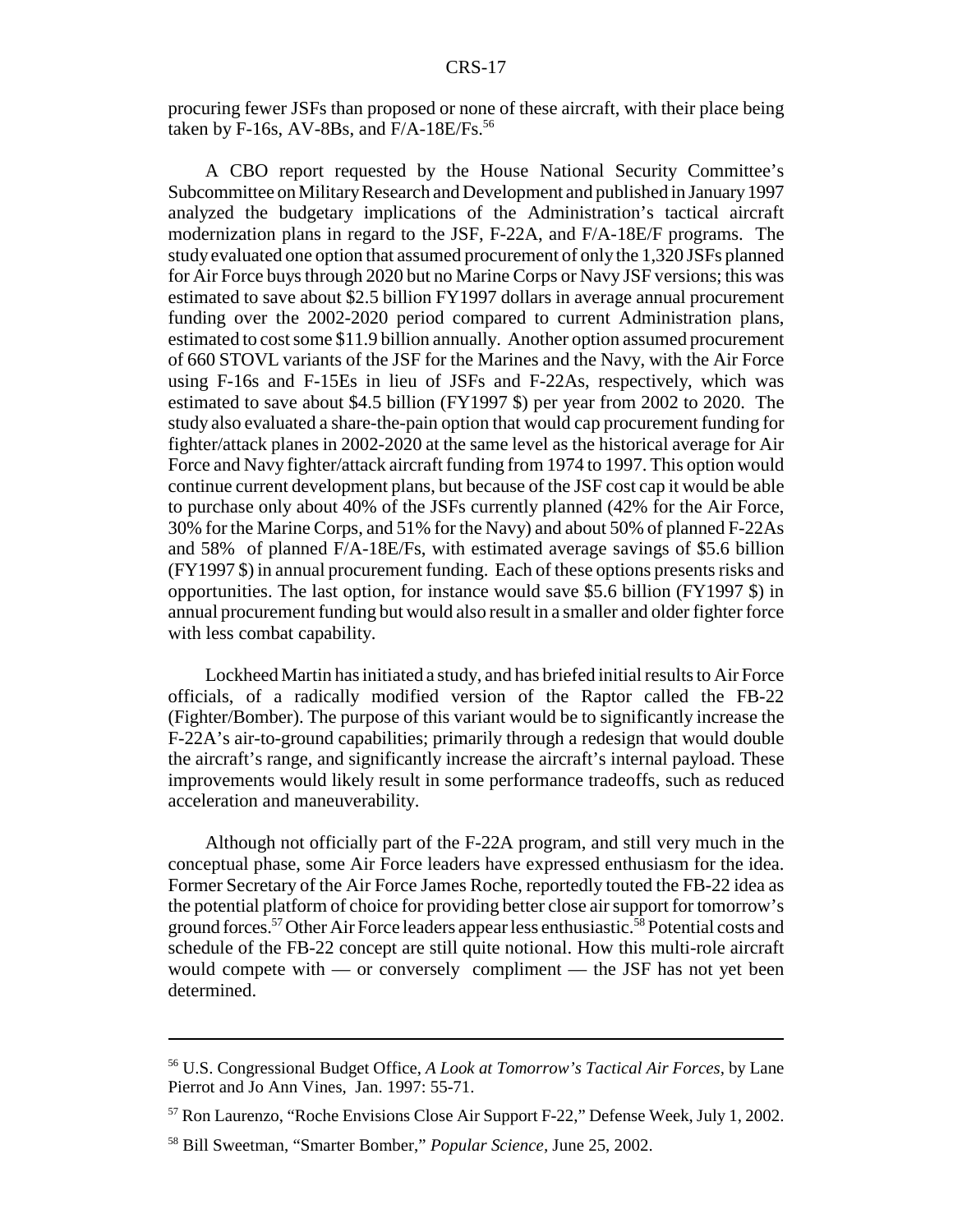Another potential alternative to the JSF is the Joint Unmanned Combat Air System (J-UCAS). The J-UCAS is being jointly pursued by the Air Force and the Defense Advanced Research Projects Agency and is still in the development stage.<sup>59</sup> Originally designed to execute a relatively small range of missions, UAV advocates argue that the technology is evolving so rapidly, that J-UCASs could soon replace manned combat aircraft, not merely augment them. This perspective not universally held among defense analysts.

#### **Implications for U.S. Defense Industry**

 As DOD's largest weapon system acquisition program, the JSF is a focal point for discussions regarding the U.S. defense industrial base. The October 2001 award of the JSF EMD contract to a single company (Lockheed Martin) raised concerns in Congress and elsewhere that excluding Boeing from this program would reduce that company's ability to continue designing and manufacturing fighter aircraft. This, in turn, would have a negative effect on the U.S. industrial base. $60$ 

Similar concerns were raised in 2006 when DOD proposed terminating the F136 Alternate Engine. In this case, some worried that if the F136 were cancelled, General Electric (GE) would not have enough business designing and manufacturing fighter jet engines to continue competing with Pratt & Whitney (the manufacturer of the F135 engine) in the future. This would leave, some feared, the United States dependent on only one manufacturer of this class of engine. Others argued that GE's considerable business in both commercial and military engines was sufficient to sustain GE's ability to produce this class of engine in the future.<sup>61</sup>

The JSF program could also have a strong impact on the U.S. defense industry through export. Most observers believe that the JSF could dominate the combat aircraft export market much as the F-16 has. Some estimate that the potential export market for the JSF approaches 4,000 aircraft. Like the F-16, the JSF appears to be attractive due to its relatively low cost, flexible design, and promise of high performance. Also, analysts note that during his first stint as Defense Secretary, Donald Rumsfeld played an instrumental role in launching the F-16 program by including foreign partners in the aircraft's development.<sup>62</sup> Many competitors, including France's Rafale, Sweden's JAS Gripen, and the European Typhoon are positioned to challenge the JSF in the fighter export market, or take its market share if the program is cancelled. Also, few countries have expressed interest in buying either the F-22A or the F/A-18E/F.

<sup>59</sup> See CRS Report RL31014, *Unmanned Combat Air Vehicles: Issues and Outlook,* for more information on UCAVs.

<sup>60</sup> For more information, see CRS Report RL31360. *Joint Strike Fighter (JSF): Potential National Security Questions Pertaining to a Single Production Line.*

<sup>61</sup> For more information, see CRS Report RL33390. *Proposed Termination of Joint Strike Fighter (JSF) F136 Alternate Engine.*

<sup>62</sup> Vago Muradian, "Coffman: JSF Critical to Preserving U.S. Leadership in World Fighter Market," *Defense Daily,* Feb. 26, 2001.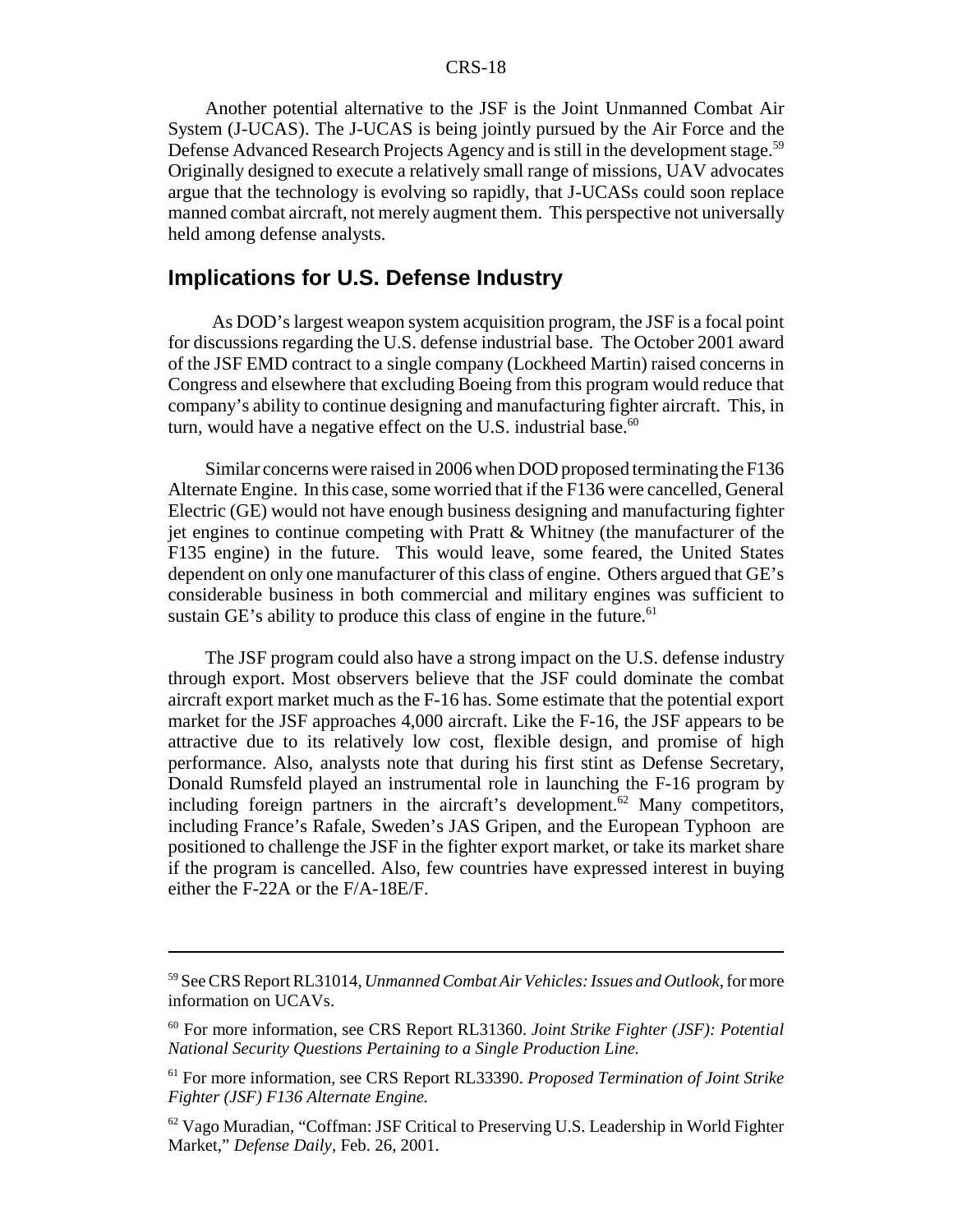It can also be argued that the demand for civilian transport aircraft after 2000 will be strong enough to sustain a robust U.S. aviation industry, given the need to replace aging aircraft with quieter and more fuel-efficient planes for expanding domestic and international travel markets. For example, the worldwide fighter/attack market in 2005 has been estimated to be worth about \$13.2 billion while the commercial jet transport market is projected to be worth about \$43.5 billion at that time. Compared with its European and Asian competitors, the U.S. aviation industry appears to be well positioned to meet the needs of an expanding world market for civil aircraft after the turn of the century. $63$  The extent to which such economic conditions may preserve an adequate U.S. defense industrial base for the development and production of combat aircraft is debatable, however, given the significant differences between civilian and military aircraft requirements and technologies.

Others fear that by allowing foreign companies to participate in this historically large aircraft acquisition program, DOD may be inadvertently opening up U.S. markets to competitors who enjoy direct government subsidies. These government subsidies could create an unfair for them relative to U.S. companies, it is argued, and the result could be the beginning of a longer-term foreign penetration of the U.S. defense market that could erode the health of the U.S. defense industrial base. In May 2004 the GAO release a report that found the JSF program could "significantly impact" the U.S. and global industrial base. $64$  The GAO found that two laws designed to protect segments of the U.S. defense industry, the Buy American Act and the Preference for Domestic Speciality Metals clause, would have no impact on decisions regarding which foreign companies would participate in the JSF program. This is because DOD has decided that foreign companies that participate in the JSF program, and which have signed reciprocal procurement agreements with DOD to promote defense cooperation, should be granted a waiver.

#### **Allied Participation**

Allied participation in the JSF development program has been actively pursued as a way to defray some of the cost of developing and producing the aircraft, and to "prime the pump" for export. Congress insisted from the outset that the JAST program include ongoing efforts by the Defense Advanced Research Projects Agency (DARPA) to develop more advanced STOVL aircraft, opening the way for British participation. Eight countries have pledged about \$4.5 billion to join in JSF development as partners. 65

Various contractual relationships with allied governments and foreign firms are possible, depending on the amount of funding invested in the program, ranging from the British government's participation as a collaborative partner to associate partners,

 $63$  Richard Aboulafia, "Market Overviews — Commercial Jet Transports, Fighter/Attack Aircraft," *World Military and Civil Aircraft Briefing,* Teal Group Corp., Mar. 1997.

<sup>64</sup> General Accountability Office *Joint Strike Fighter Acquisition: Observations on the Supplier Base*, GAO-04-554, May 2004.

<sup>65</sup> Katie Fairbank, "Strike Fighter's Support Extends," *Dallas Morning News.* July 12, 2002.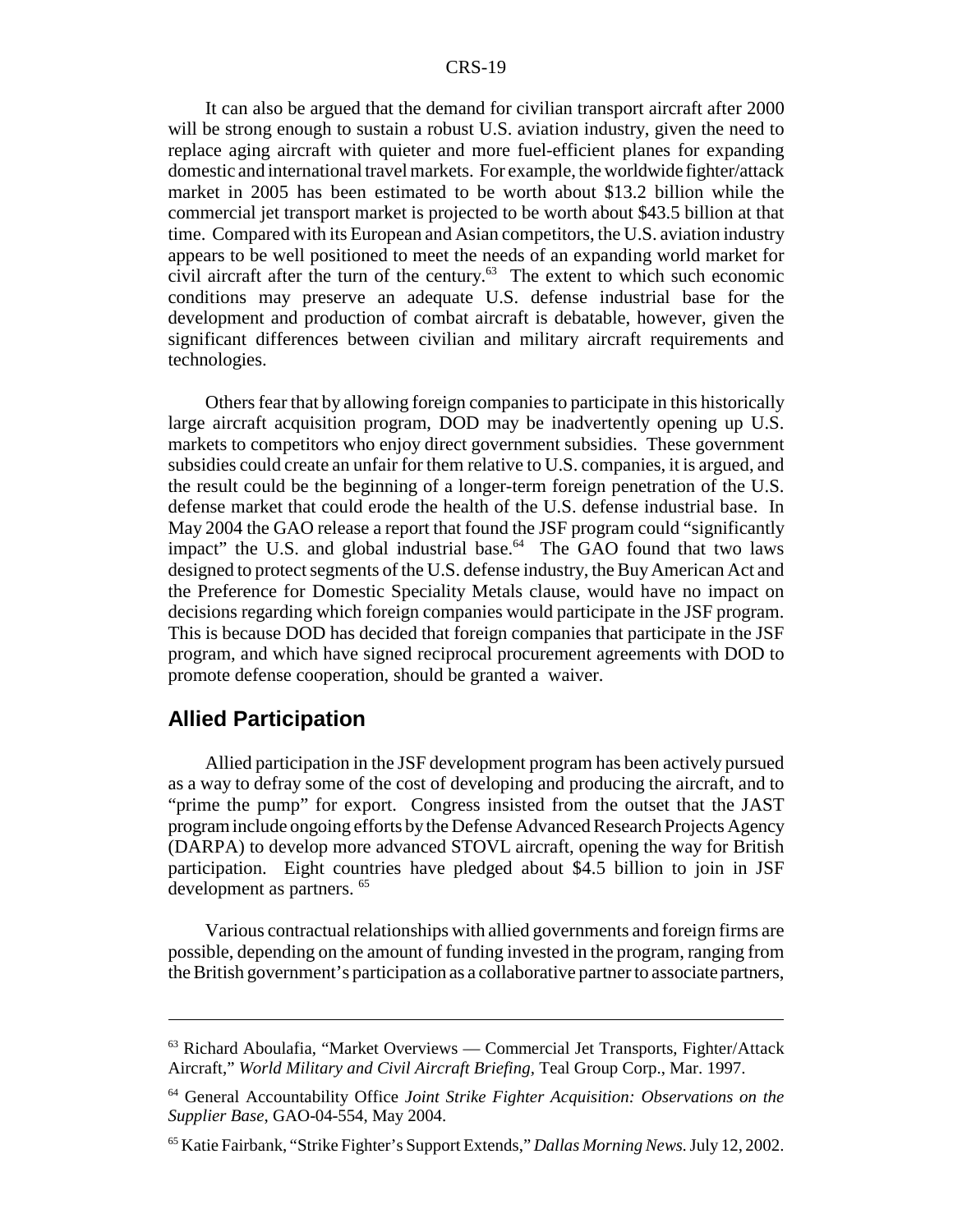informed customers, observers or FMS participants. On December 20, 1995, the U.S. and U.K. governments signed a memorandum of understanding (MOU) on British participation in the JSF program as a collaborative partner in the definition of requirements and aircraft design. This MOU committed the British government to contribute \$200 million towards the cost of the 1997-2001 concept demonstration phase.66 British Aerospace, Rolls-Royce, and other U.K. defense firms that have long been involved in major U.S. aircraft programs are expected to be subcontractor participants in the JSF program.<sup>67</sup> On January 17, 2001, the United States and the United Kingdom signed an MOU that committed the British government to spend \$2 billion supporting the JSF SDD phase. Britain's investment equates to approximately eight percent of the SDD program, and has been described by many analysts as a boon for the JSF program. Britain's — and other allies' — participation in the program makes it much more difficult for Congress or the Administration to cancel the program, they say. $68$  In his nomination hearing, DOD acquisition chief Pete Aldridge testified that the any decision on the fate of the JSF would have to weigh its "international implications." <sup>69</sup>

On April 16, 1997, the Dutch and Norwegian governments signed an MOU, which was later signed by the Danish government on September 10, 1997, committing a total of \$32 million from these NATO allies, who see the JSF as a replacement for the F-16 fighters they have operated since the late 1970s. On January 2, 1998, the Canadian government signed an MOU agreement, committing \$10 million to the JSF program as an observer of its management innovations. Canadian officials have stated that there is no commitment to buy the aircraft, however, and that Canada does not expect the JSF to replace its F/A-18A/Bs (operated as the CF-118A/B since the early 1980s).<sup>70</sup>

On April 21, 2000, it was reported that DOD had extended offers to Australia and Belgium to become partners in the JSF development. Both countries declined the offer. However, in June 2002, Australia changed its position, and pledged \$150 million toward JSF SDD.<sup>71</sup> Turkey, Italy, Denmark, Norway and the Netherlands have accepted roles in the JSF SDD phase. While the exact details are still to be

<sup>66 &</sup>quot;U.S., U.K. Sign JAST Agreement," *Aerospace Daily,* Dec. 21, 1995: 451.

<sup>&</sup>lt;sup>67</sup> Since the 1970s many European and Japanese firms have been major participants in U.S. aircraft, avionics, and munitions programs as subcontractors or affiliates of U.S. firms; e.g., F-15, F-16, AV-8, F/A-18, and AWACS programs.

<sup>68</sup> Greg Schneider, "Britain Backs Joint Strike Fighter Effort," *Washington Post*, Jan. 18, 2001, "British commitment seen as major boost to the Joint Strike Fighter," *Inside the Air Force.* Jan. 19, 2001.

<sup>69</sup> Marc Selinger, "Jsf Decision Should Weigh 'International Implications,' Nominee for Acquisition Post Says," *Aerospace Daily,* April 27, 2001.

<sup>70</sup> Conversations with Canadian Embassy officials, Feb. 13, 1998; "Canada, U.S. Sign MOU for JSF Program," *Navy News and Undersea Technology,* Feb. 9, 1998:7; *Joint Strike Fighter: Opportunities for Canadian Industry.* Report prepared by BDM International, Inc. for the Government of Canada, March 1997: 15p.

<sup>71</sup> Nick Jonson, "Australia to Join Joint Strike Fighter Program as Level 3 Partner," *Aerospace Daily,* June 28, 2002.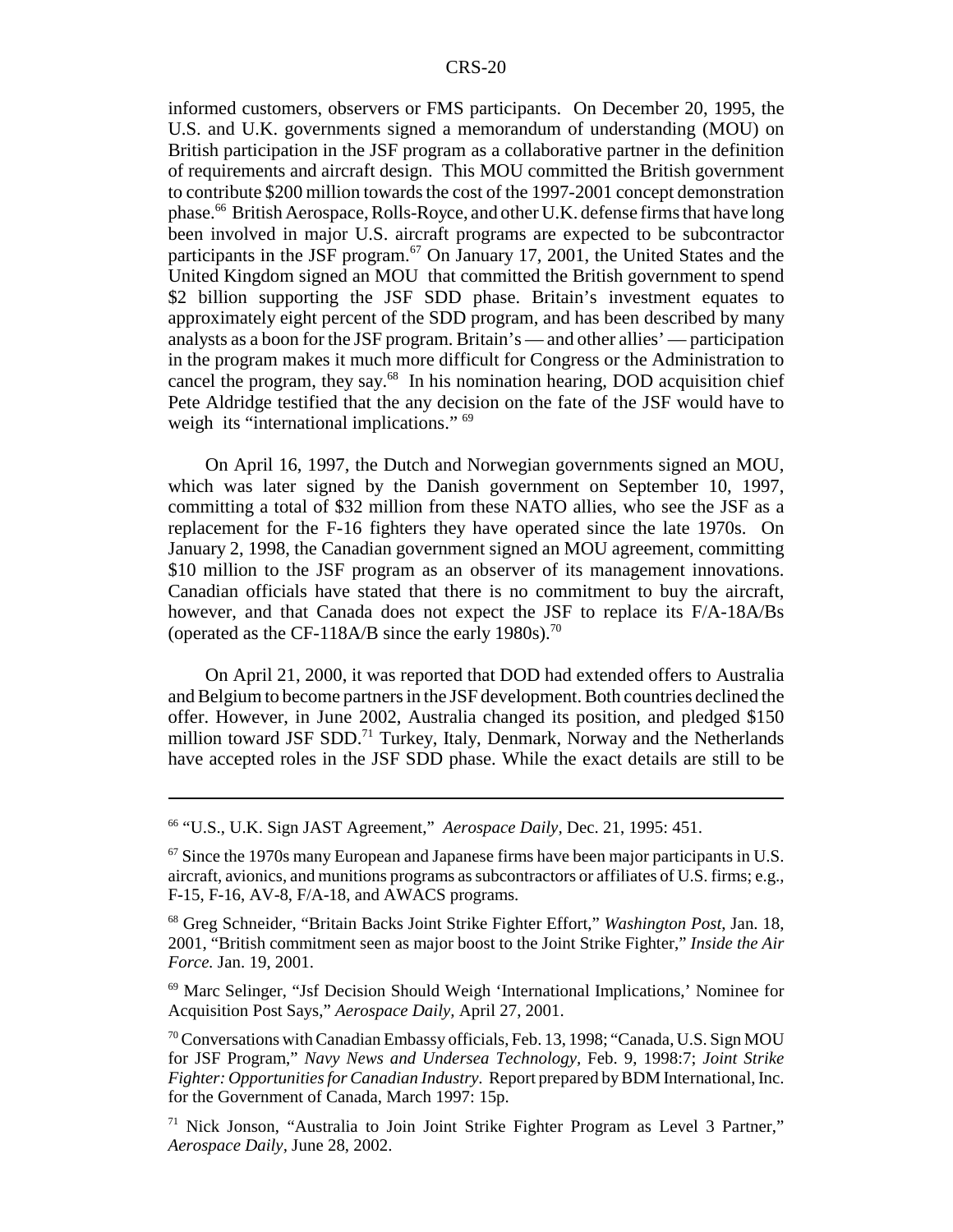determined, participation in SDD is expected to cost each country from \$250 million to \$1.25 billion over 11 years. The smallest financial input a country can make to be a JSF partner is 1-2 percent of SDD cost.<sup>72</sup> The main benefit derived from participation is a strong commitment by the U.S. to export the aircraft to partner countries once the JSF is in production.  $\frac{73}{3}$  Another benefit of participation could be the transfer of military aviation expertise. Turkish officials have stated that participation in the JSF program is a "major opportunity for our defense industry."74

In early February 2002, Canada and the Netherlands joined Britain as foreign partners in the JSF's SDD phase. As a "Level III" partner, Canada pledged to provide \$150 million over the next 10 years for the system development and demonstration phase.75 The Netherlands committed \$800 million to the program, making it a "Level II partner."<sup>76</sup>

JSF program managers also offer FMS-level of participation for those countries unable to commit to partnership in the JSF's SDD phase. Israel and Singapore are believed to have contributed \$50 each, and they are "Security Cooperative Participants." This relationship provides "specific case scope outside the cooperative development partnership."77 JSF officials have discussed the aircraft with the defense staffs of many other allied countries as prospective customers, including Germany, Italy, Turkey, and Spain. Britain's Royal Air Force (RAF) as well as its Royal Navy may also buy some JSF aircraft over the long run. In the near term, however, the RAF is expected to buy the Eurofighter, which is to be produced by British, German, Italian, and Spanish companies as Europe's next-generation fighter/attack plane.78 The Polish government is reportedly leaning toward an FMS investment of \$75 to \$100 million in the JSF program.<sup>79</sup>

As the first aviation program to heavily incorporate foreign participation in development, the JSF's industry cooperation and technology sharing mechanisms may still be evolving. British government officials have expressed some frustration

76 "Dutch Government Decides to Join Joint Strike Fighter," *Defense Daily,* Feb. 11, 2002.

<sup>77</sup> Selected Acquisition Report. Office of the Secretary of Defense for Acquisition. December 31, 2005.

78 Michael J. Witt, "Britain's Air Force Considers JSF as Harrier Follow-on," *Defense News,* Jan. 12-18, 1998: 1, 27. Richard Scott and Nick Cook, "UK Air, Naval Forces Sign on Joint Future Aircraft," *Jane's Defence Weekly,* Jan. 7, 1998: 3.

79 Grzegorz Holdanowicz, "Poland Steps Up Interest in JSF," *Jane's Defense Weekly*. July 18, 2001.

<sup>72</sup> Robert Wall, "Pentagon Broadens Foreign Options for JSF," *Aviation Week & Space Technology,* June 5, 2000: 46.

<sup>73 &</sup>quot;Australia, Belgium Enter Joint Strike Fighter Program as EMD Partners," *Inside the Air Force,* April 21, 2000.

<sup>74</sup> Bekedil, Burak Ege and Umit Enginsoy, "Turks to Pay up to \$1 Billion to Join JSF Development," *Defense News.* July 17, 2000:6.

<sup>75</sup> Jim Garomone, "Canada Joins Joint Strike Fighter Effort," *American Forces Press Service,* Feb. 7, 2002.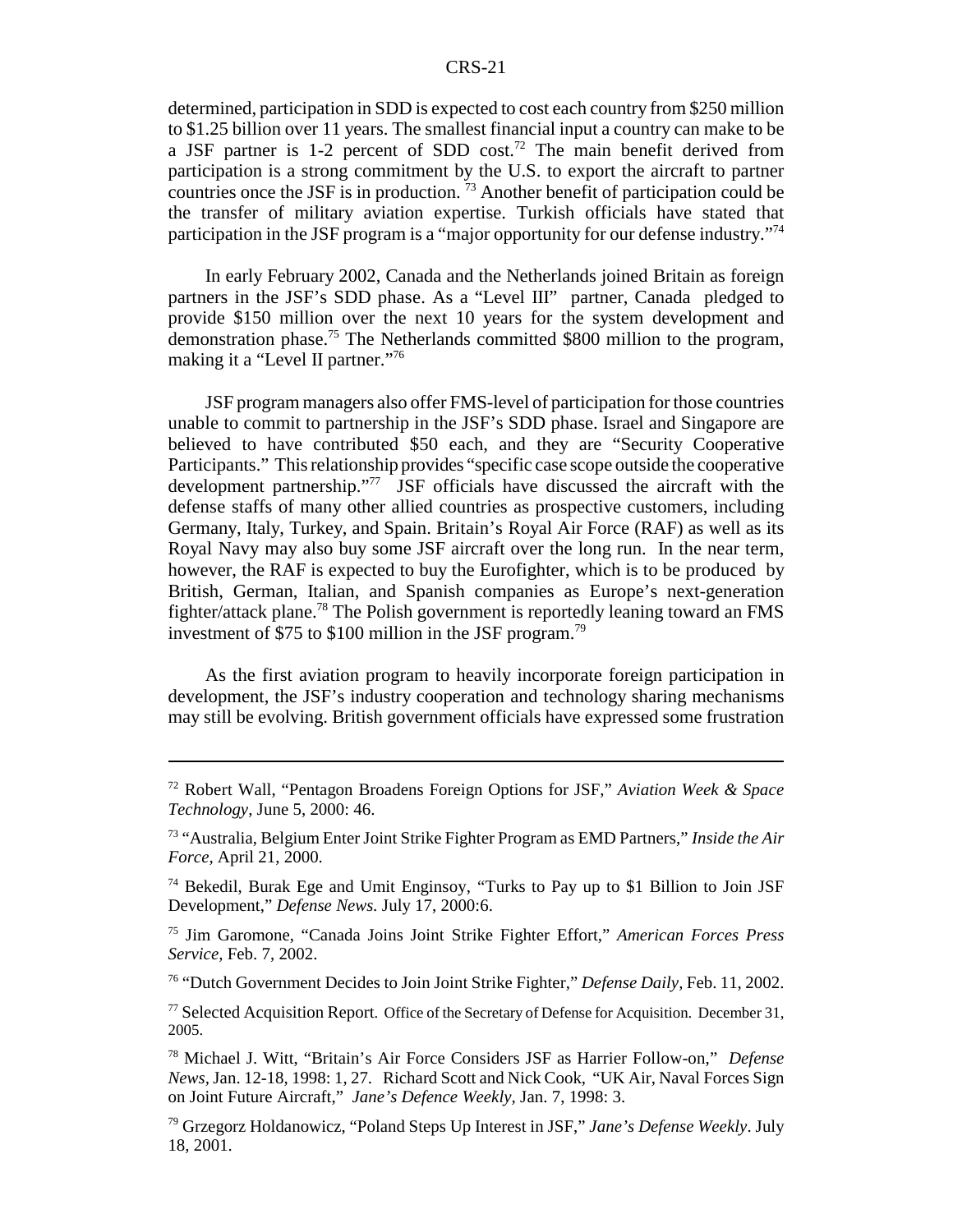over their perception that British industries have not garnered their fair share of work on the project.<sup>80</sup> British officials reportedly also fear that U.S. concerns about maintaining control over proprietary U.S. stealth technology may limit UK access to JSF production and maintenance work.

From early to mid-2003, British officials began making the case for establishing a second JSF assembly line in the United Kingdom. According to press accounts, British industry officials argue that establishing an assembly line is required because it is of "critical importance" for the UK to establish an indigenous ability to support and modify the JSF throughout its life span. $81$  After noteworthy public tension between policy makers in London and Washington DC, it was announced that

Both governments agree that the U.K. will have the ability to successfully operate, upgrade, employ, and maintain the Joint Strike Fighter such that the United Kingdom retains operational sovereignty over the aircraft. Further, both governments agree to protect sensitive technologies found within the Joint Strike Fighter program.<sup>82</sup>

Representatives from Dutch companies have been outspoken regarding their disappointment with a perceived lack of work on the F-35 program. Norwegian government officials have also voiced complaints about a perceived lack of JSF workshare and have threatened to withdraw from the program. In January 2003, Norway signed an industrial partnership agreement with the Eurofighter Consortium, a move many believe to be motivated by Norway's increasing dissatisfaction with that country's access to JSF business. $83$  Danish companies have also reportedly considered withdrawing from the program due to their unhappiness with workshare.<sup>84</sup> Italian and Turkish defense officials have also threatened to reduce its investments in the JSF program because firms from these countries are dissatisfied with the work they have won.<sup>85</sup>

Perhaps in response to growing international frustration with JSF workshare arrangements, in June 2003, DOD released a report assessing the return on

<sup>80</sup> Elizabeth Rees, "U.K. Frustrated by JSF's Touted International Partnering Scheme," *Inside the Air Force,* Feb. 28, 2003 and Robert Wall, "Export Issues Bedevil JSF," *Aviation Week & Space Technology,* March 3, 2003

<sup>81</sup> Paul Lewis, "UK Builds Case For JSF Assembly Line," *Flight International,* Feb. 18-24, 2003 and Douglas Barrie, "Disjointed Strike Fighter," *Aviation Week & Space Technology,* May 19, 2003.

<sup>&</sup>lt;sup>82</sup> Michael Sirak U.S., U.K Reach Accord On Joint Strike Fighter Technology Sharing *Defense Daily*. May 30, 2006

<sup>83 &</sup>quot;Norway Signs Industrial Partnership with Eurofighter Consortium," *Defense Daily,* Jan. 29, 2003.

<sup>84</sup> Joris Janssen Lok, "Frustration Mounts Among JSF Partners," *Jane's Defense Weekly.* Mar. 24, 2004. Thomas Dodd, "Danish Companies Consider Quitting JSF Programme," *Jane's Defence Weekly,* Jan. 9, 2004.

<sup>85</sup> Tom Kingston, "Unsatisfied Italy May Cut JSF Participation," *Defense News,* May 10, 2004. Lale Sariibrahimoglu, "Turkey may withdraw from JSF program," *Jane's Defence Weekly,* Nov. 10, 2004.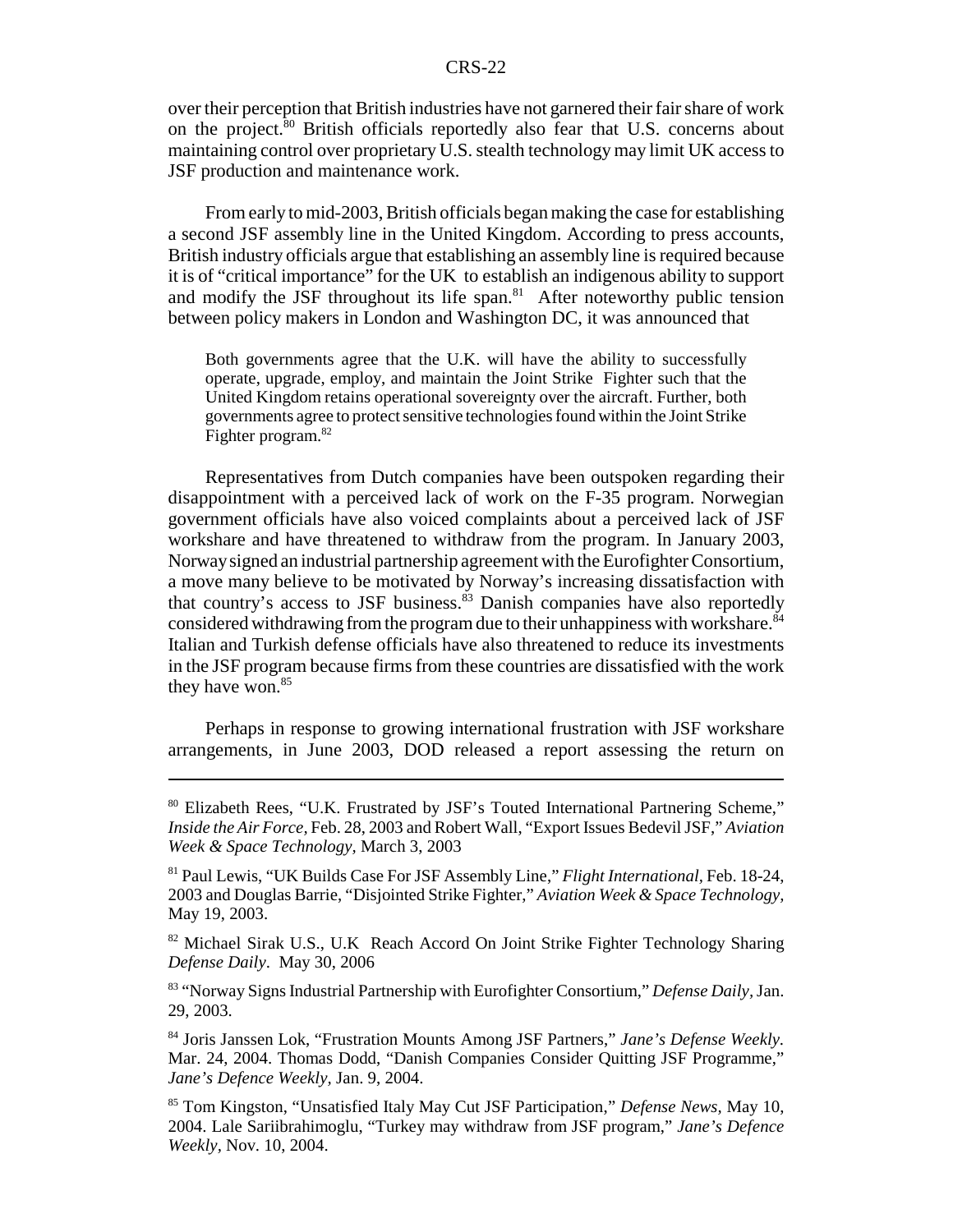investment for international JSF participants. According to the study, the amount of return on investment varied greatly among participants from an estimated \$5 to \$40 dollars of revenue in return for every \$1 invested into the program.<sup>86</sup>

<sup>86</sup> John Liang, "DoD Study: JSF Could Generate High Return on Investment for Partner Countries," *Inside Defense.Com,* June 13, 2003 and John Liang, "DoD Assessing JSF's Financial Impact on Foreign Suppliers," *Inside the Air Force,* May 9, 2003.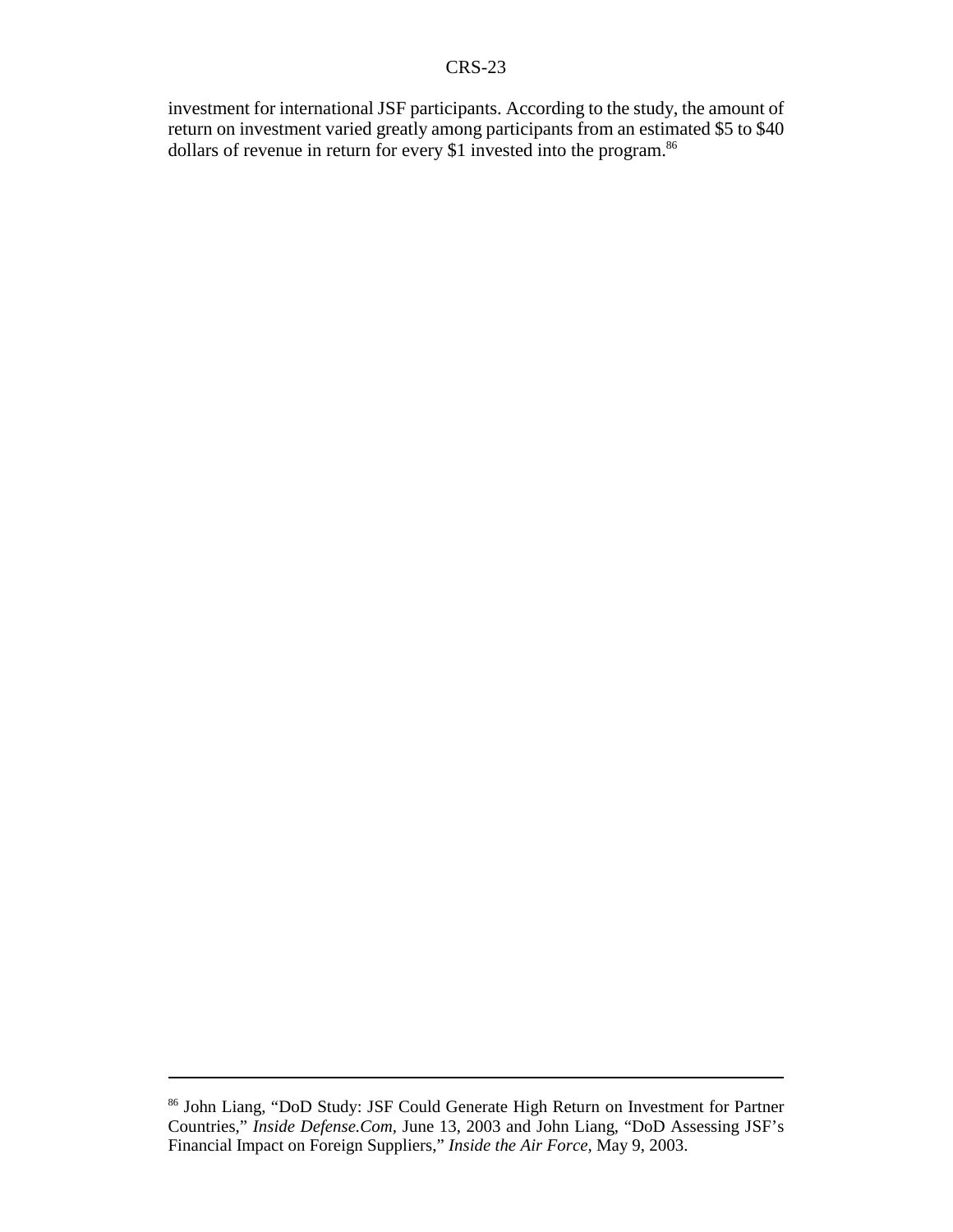### **Appendix A: JSF Operational/Performance and Cost Requirements**

| <b>Characteristics</b>                              | <b>USAF</b>                                                                      | <b>USN</b>              | <b>USMC</b>             |  |
|-----------------------------------------------------|----------------------------------------------------------------------------------|-------------------------|-------------------------|--|
| Range $(nm)^a$<br>- Objective<br>- Threshold        | 690<br>590                                                                       | 730<br>600              | 550<br>450              |  |
| Payload <sup>b</sup>                                | $4,000-lb$<br>$AIM-120$                                                          | $4,000-lb$<br>$AIM-120$ | $4,000-lb$<br>$AIM-120$ |  |
| Speed                                               | Subsonic cruise with supersonic dash. speeds comparable to F-16<br>and $F/A-18c$ |                         |                         |  |
| <b>Affordability Goals</b><br>$(FY94\$ <sup>d</sup> | \$31 M                                                                           | \$31-38 M               | \$30-35 M               |  |

**Note:** *Selected Acquisition Report*. Office of the Secretary of Defense for Acquisition. December 31, 2005. Craig E. Steidle, "The Joint Strike Fighter Program," *Johns Hopkins APL Technical Digest,* v. 18, Jan.-Mar., 1997: 9. For more current USAF payload requirements, see Vago Muradian, "AF Seeks 2,000-Pound Weapons Capability in New JSF Requirement," *Defense Daily,* Sept. 16, 1997: 445-447.

- <sup>a</sup> Aircraft range is normally stated in nautical miles (nmi) of 6,080 ft, equivalent to 1.15 statute miles (mi) or 1.85 kilometers (km).
- b Christopher Castelli, "Marine Corps Wins Change to Boost Internal Payload of STOVL JSF," *Inside the Navy,* Nov. 11, 2002.
- <sup>c</sup> The maximum dash speeds of these aircraft for short duration at high altitude with a clean configuration are reportedly Mach 2 for F-16s and Mach 1.8 for F/A-18s. Mach 1,the speed of sound, varies from 762 mph (662 nmph) at sealevel to 654 mph (576 nmph) at 35,000 ft., *Jane's All the World's Aircraft, 1996-97*: 649 and 657.
- <sup>d</sup> These are the projected "flyaway costs" per aircraft in FY1994 dollars, which program officials have stated as affordability goals. As noted above on p. 4, flyaway cost represents a significant part of an aircraft's procurement cost but does not include the cost of all procurement items nor the costs of R&D and military construction.